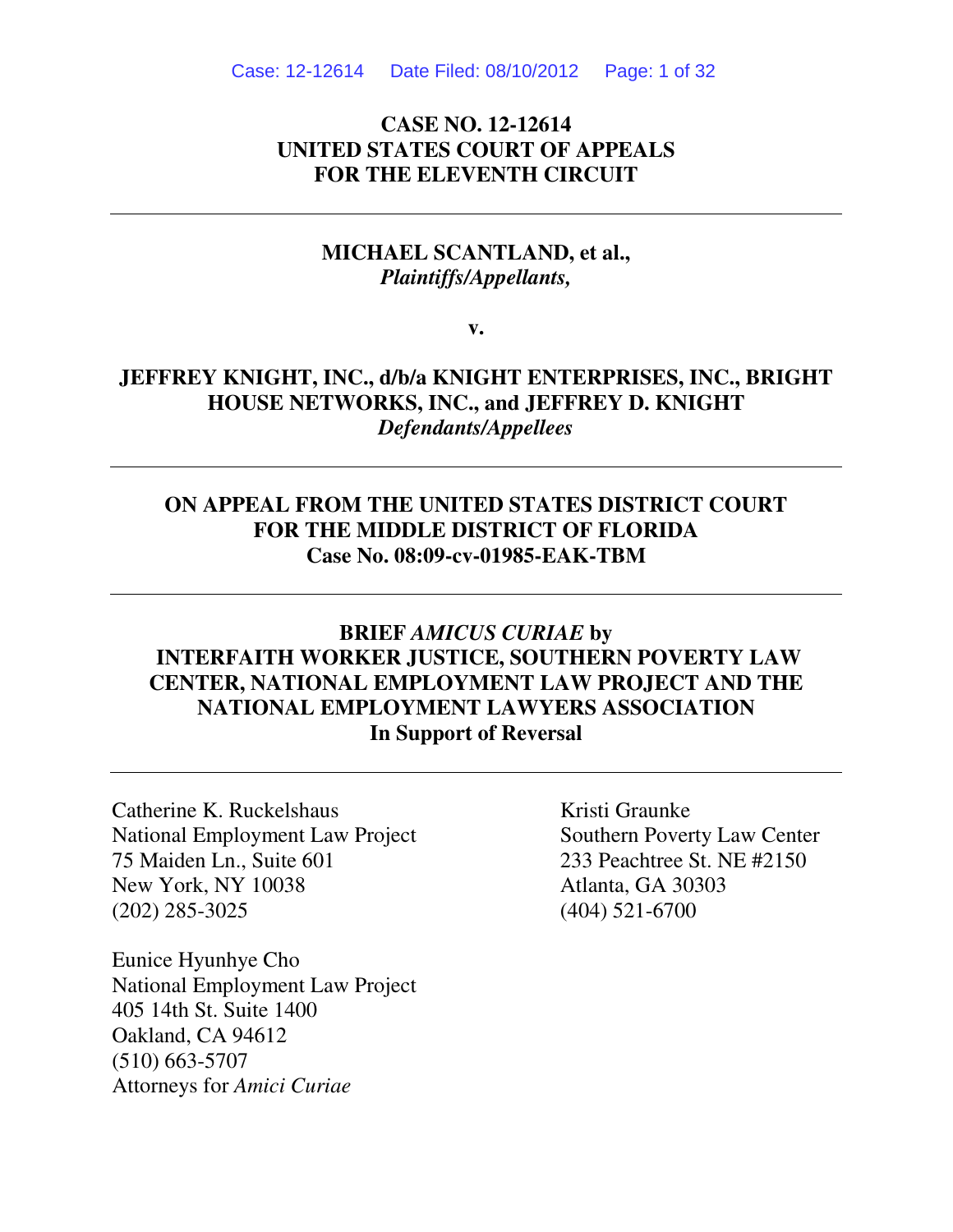# **Appeal No.: 12-12614**  *MICHAEL SCANTLAND, et al. v. JEFFRY KNIGHT, INC., et al.*

# **CERTIFICATE OF INTERESTED PERSONS, CORPORATE DISCLOSURE STATEMENT, AND STATEMENT PURSUANT TO FRAP 29(C)(5)**

Pursuant to Federal Rule of Appellate Procedure 29(c), *Amici curiae* hereby provide the following disclosure statements:

 **Interfaith Worker Justice** is a non-profit corporation that offers no stock; there is no parent corporation or publicly owned corporation that owns 10 percent or more of this entity's stock.

**Southern Poverty Law Center** is a non-profit corporation that offers no stock; there is no parent corporation or publicly owned corporation that owns 10 percent or more of this entity's stock.

**National Employment Law Project** is a non-profit corporation that offers no stock; there is no parent corporation or publicly owned corporation that owns 10 percent or more of this entity's stock.

**National Employment Lawyers Association** is a non-profit corporation that offers no stock; there is no parent corporation or publicly owned corporation that owns 10 percent or more of this entity's stock.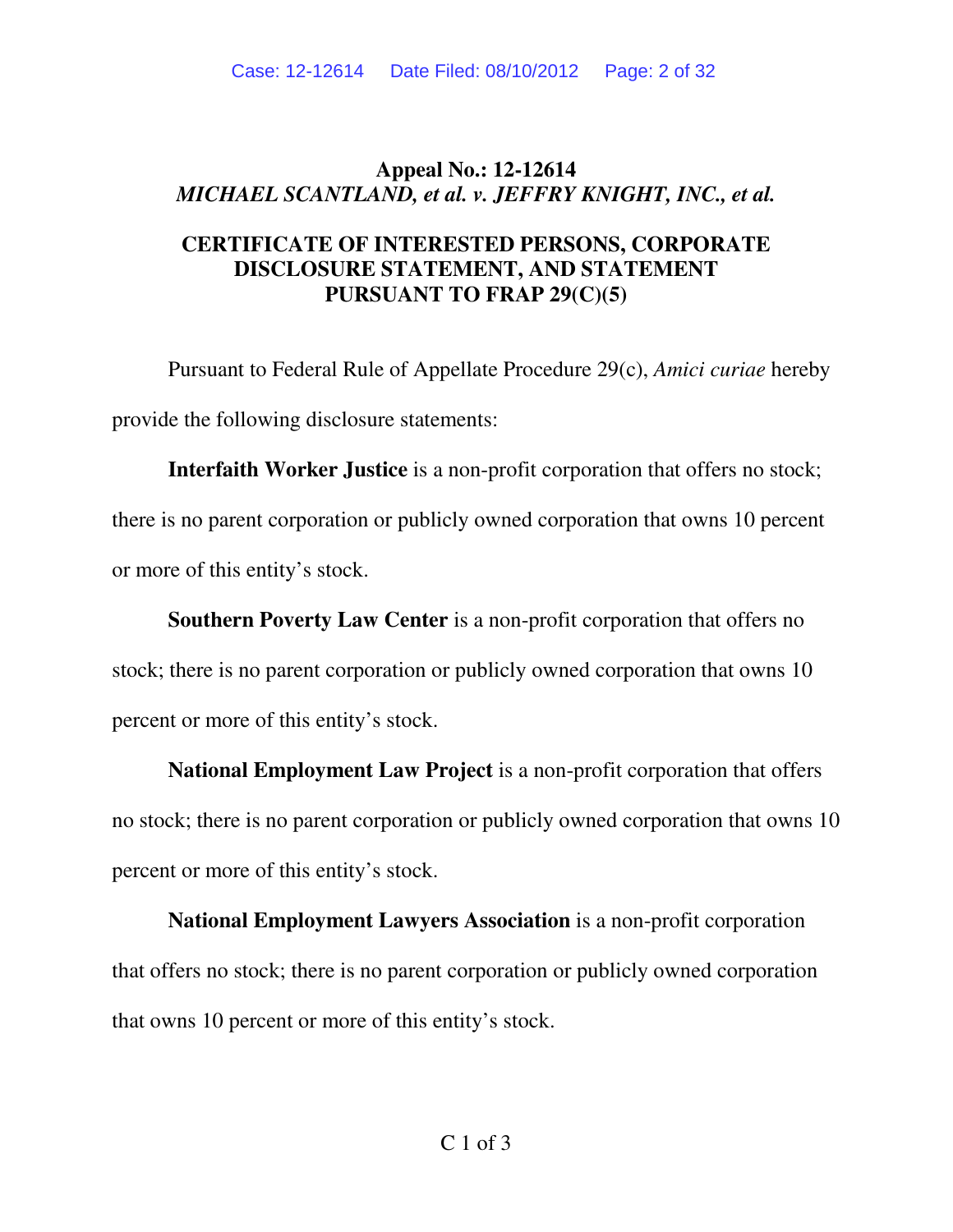# **Appeal No.: 12-12614**  *MICHAEL SCANTLAND, et al. v. JEFFRY KNIGHT, INC., et al.*

Pursuant to Eleventh Circuit Rules 26.1-1, 26.1-2, and 26.1-3, counsel for *amici* certifies that in addition to the persons and entities identified in the Certificate of Interested Persons and Corporate Disclosure Statement provided by Appellants/Plaintiffs in their initial brief, the following persons and entities have an interest in the outcome of this case.

 Cho, Eunice Hyunhye, attorney for *Amici Curae*  Graunke, Kristi, attorney for *Amici Curiae*  National Employment Law Project Ruckelshaus, Catherine K., attorney for *Amici Curiae* Southern Poverty Law Center Interfaith Worker Justice National Employment Lawyers Association

 Pursuant to Federal Rule of Appellate Procedure 29(c)(5), *amici* state that no party's counsel authored the brief in whole or in part; no party's counsel contributed money that was intended to fund preparing or submitting the brief; and no person other than *amici curiae* or their counsel contributed money that was intended to fund preparing or submitting the brief.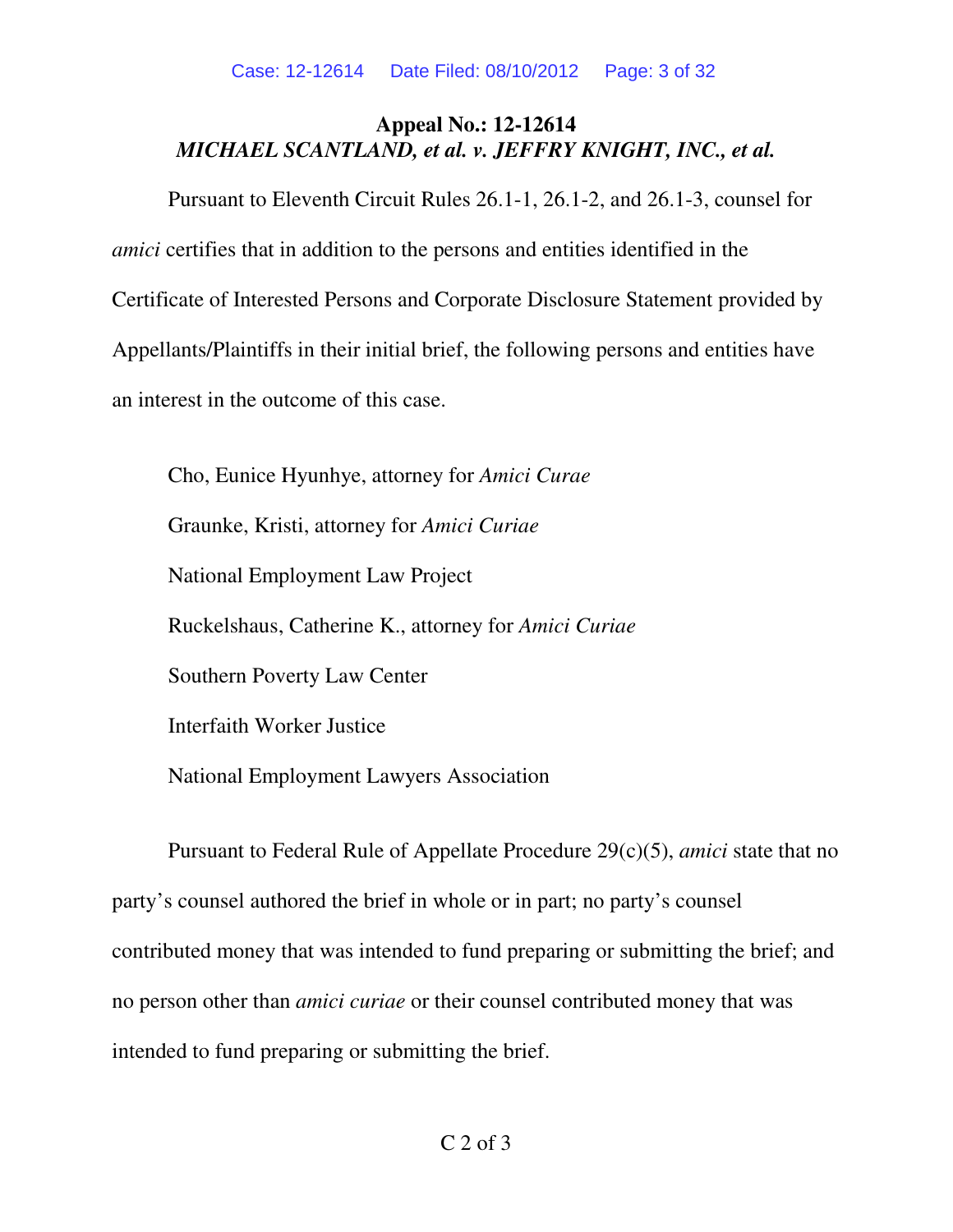Dated: August 10, 2012

Respectfully Submitted,

 By: \_\_/s/ Kristi Graunke\_\_\_\_\_\_\_\_\_\_\_\_\_\_\_\_\_ Kristi Graunke, *one of the attorneys for amici*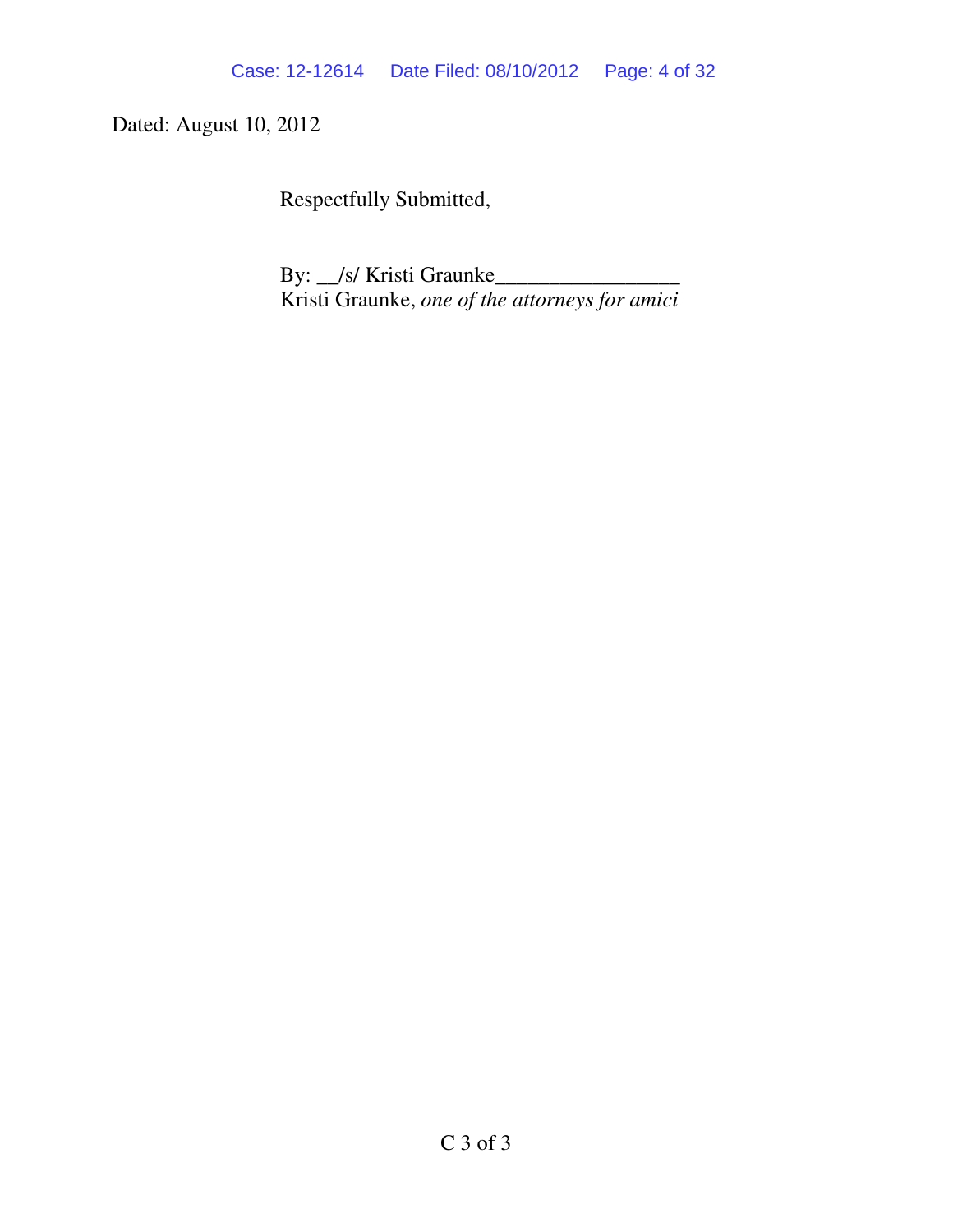# **TABLE OF CONTENTS**

| <b>CERTIFICATE OF INTERESTED PERSONS, CORPORATE</b>                                                                                             |
|-------------------------------------------------------------------------------------------------------------------------------------------------|
| DISCLOSURE STATEMENT, AND STATEMENT PURSUANT TO                                                                                                 |
|                                                                                                                                                 |
|                                                                                                                                                 |
|                                                                                                                                                 |
|                                                                                                                                                 |
| STATEMENT OF ISSUES AND SUMMARY OF ARGUMENT 4                                                                                                   |
|                                                                                                                                                 |
| I. The District Court's Narrow Interpretation of the Independent<br>Contractor Test Contravenes Congress's Intent in Enacting the FLSA5         |
| A. The Fair Labor Standards Act is a remedial statute, designed to                                                                              |
| B. Congress broadly defined "employ" to require FLSA compliance by                                                                              |
| C. The existence of an employment relationship turns on whether a                                                                               |
| D. The actual conditions of the working relationship—not the<br>existence and terms of a contract agreement—determine the existence             |
| II. Independent Contracting Misclassification by Knight and Other<br><b>Employers Imposes Significant Societal Costs, Including Billions of</b> |
|                                                                                                                                                 |
|                                                                                                                                                 |
|                                                                                                                                                 |
|                                                                                                                                                 |
|                                                                                                                                                 |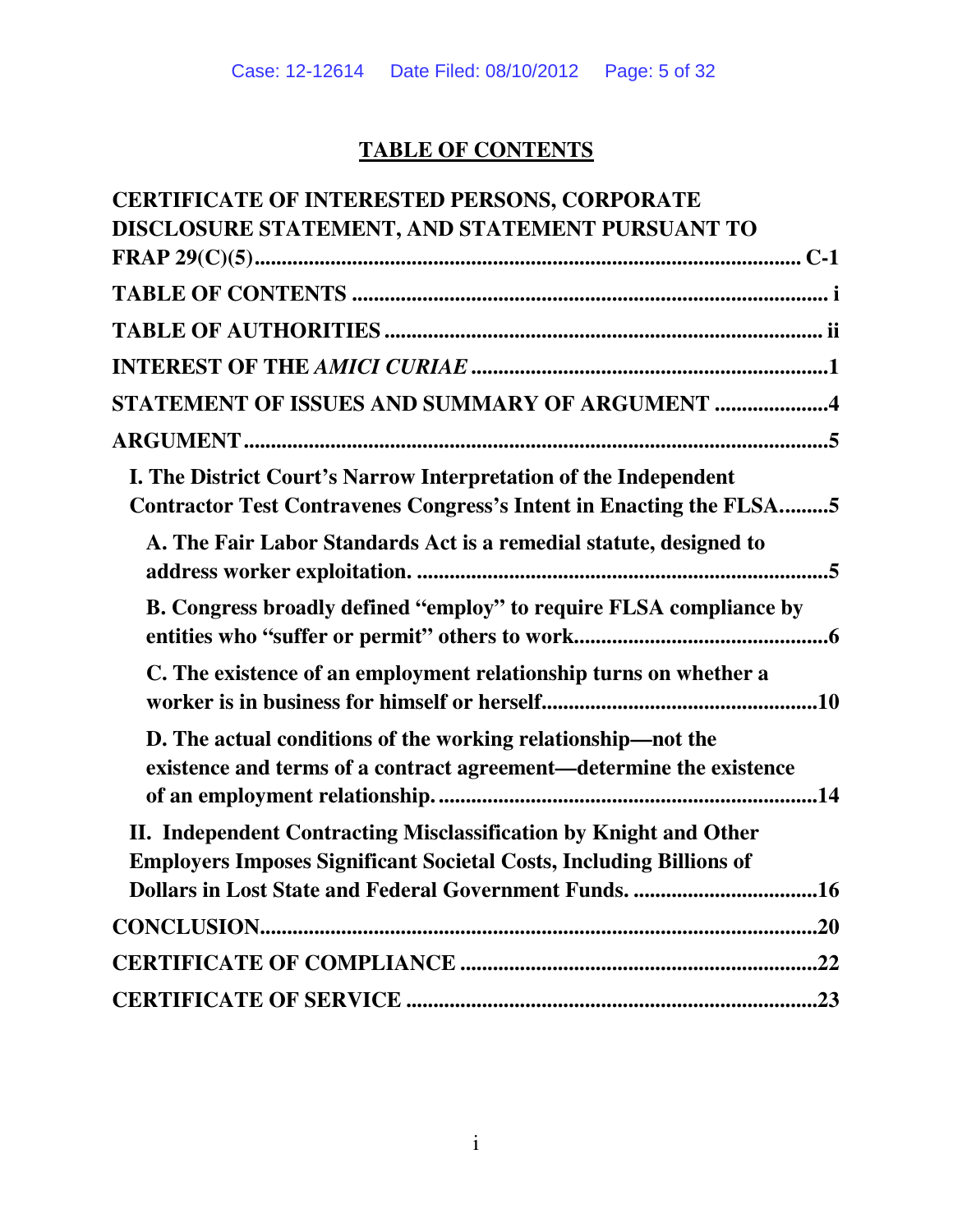# **TABLE OF AUTHORITIES**

# **Cases**

| Chao v. Mid-Atlantic Installation Serv., No. 00-2263, 2001 WL 739243              |
|-----------------------------------------------------------------------------------|
|                                                                                   |
| Community for Creative Non-Violence v. Reid, 490 U.S. 730 (1989) 7                |
| Craig v. FedEx Ground Package System, Inc., 2012 WL 2862030 (7 <sup>th</sup> Cir. |
| Cromwell v. Driftwood Elec. Contractors, Inc., No. 09-60212, 2009 WL              |
|                                                                                   |
| Donovan v. Sabine Irrigation Co., Inc., 695 F.2d 190 (5th Cir. 1983) 14           |
| Freund v. Hi-Tech Satellite, Inc., No. 05-14091, 2006 WL 1490154 (11th            |
| Goldberg v. Whitaker House Cooperative, 366 U.S. 28 (1961)11                      |
| Henderson v. Inter-Chem Coal Co., 41 F.3d 567 (10th Cir. 1994)10                  |
| Herman v. Mid-Atlantic Installation Serv., Inc., 164 F. Supp. 2d 667 (D.          |
| Hopkins v. Cornerstone America, 545 F.3d 338 (5th Cir. 2008) 4, 10                |
|                                                                                   |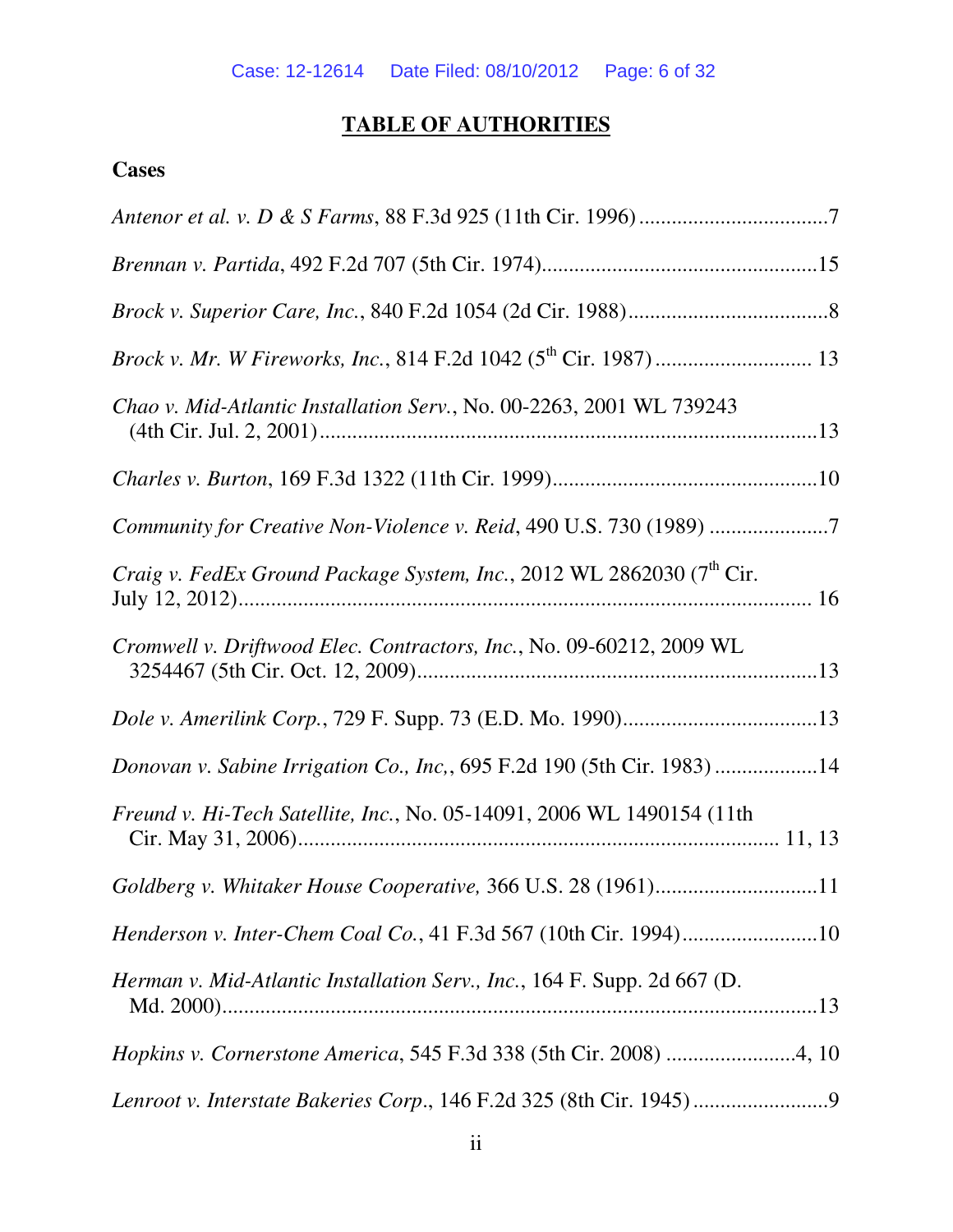# Case: 12-12614 Date Filed: 08/10/2012 Page: 7 of 32

| Mednick v. Albert Enterprises, Inc., 508 F.2d 297 (5th Cir. 1975)12            |
|--------------------------------------------------------------------------------|
| Muller v. AM Broadband, No. 07-60089, 2008 WL 708321 (S.D. Fla. Mar.           |
|                                                                                |
|                                                                                |
| Parrilla v. Allcom Constr. & Installation Serv., No. 6:08-1967, 2009 WL        |
| People ex rel. Price v. Sheffield Farms-Slawson Farms-Decker Co., 121          |
| Real v. Driscoll Strawberry Assoc., Inc., 603 F.2d 748 (9th Cir. 1979)  11, 14 |
|                                                                                |
| Santelices v. Cable Wiring and South Florida Cable Contractors, Inc., 147      |
| Schultz v. Capital Intern. Sec., Inc., 466 F.3d 298 (4th Cir. 2006) 10         |
|                                                                                |
| Solis v. Laurelbrook Sanitarium and School, Inc., 642 F.3d 518 (6th Cir.       |
|                                                                                |
|                                                                                |
| Usery v. Pilgrim Equipment Co., Inc., 527 F.2d 1308 (5th Cir. 1976)  5, 10, 12 |
|                                                                                |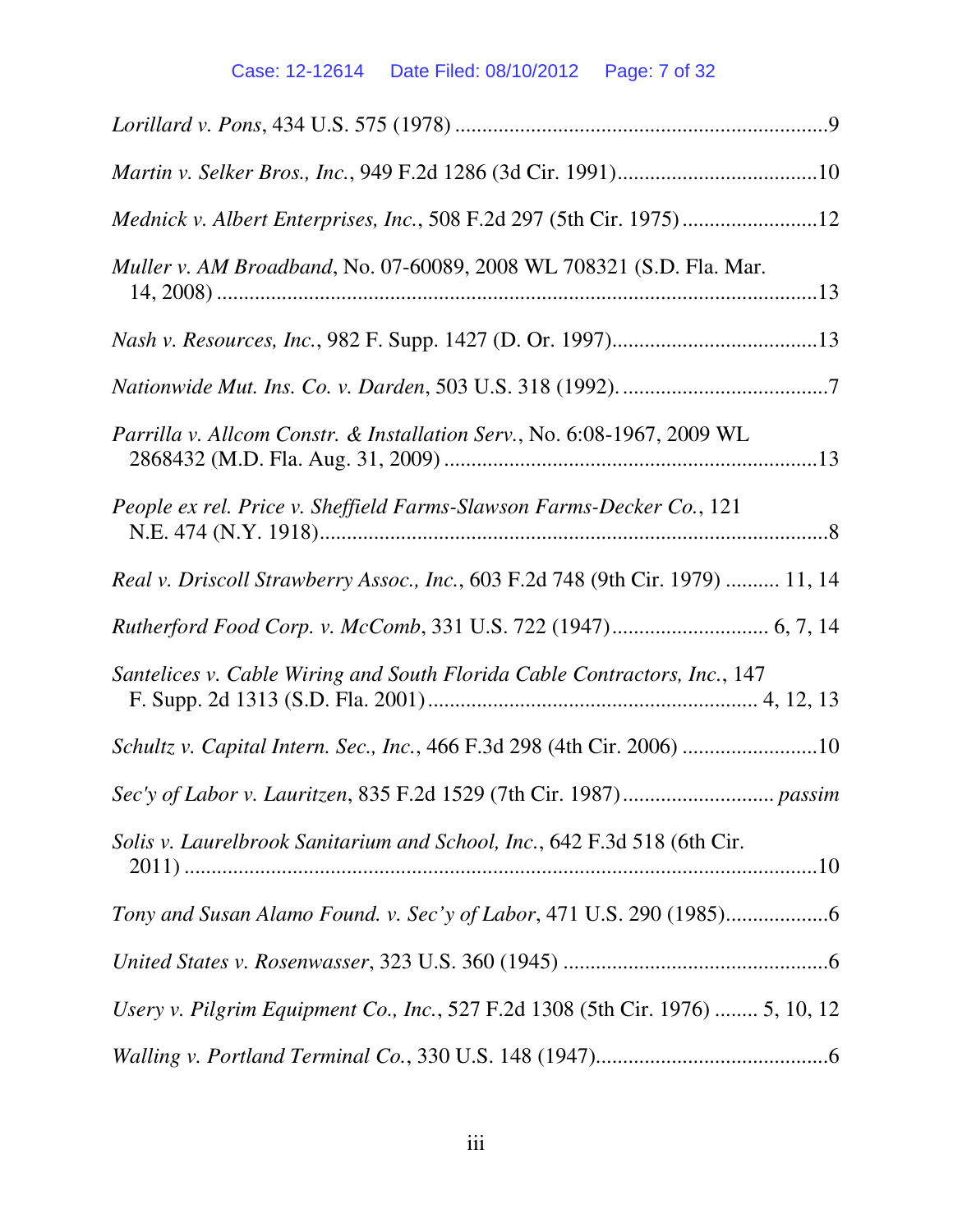| Zermeno v. Cantu, No. 10-1792, 2011 WL 2532904 (S.D. Tex. Jun. 24,                                                                                                                                                  |
|---------------------------------------------------------------------------------------------------------------------------------------------------------------------------------------------------------------------|
| <b>Statutes</b>                                                                                                                                                                                                     |
|                                                                                                                                                                                                                     |
|                                                                                                                                                                                                                     |
| <b>Legislative Material</b>                                                                                                                                                                                         |
|                                                                                                                                                                                                                     |
| <b>Other Authorities</b>                                                                                                                                                                                            |
| Bruce Goldstein, et al., <i>Enforcing Fair Labor Standards in the Modern</i><br>American Sweatshop: Rediscovering the Statutory Definition of                                                                       |
| California Employment Development Department, Annual Report: Fraud                                                                                                                                                  |
| Fla. Budget Subcomm. on Tranportation, Tourism, and Economic<br>Development Appropriations, Bill Analysis and Fiscal Impact Statement,                                                                              |
| Lalith de Silva et al., Independent Contractors: Prevalence and<br>Implications for Unemployment Insurance Programs (2000) 16, 17                                                                                   |
| Linda H. Donahue et al., The Cost of Worker Misclassification in New                                                                                                                                                |
| Press Release, Jeff Atwater, Chief Financial Officer, Florida Department of<br>Financial Services, CEO Jeff Atwater Calls for Review of Check Cashing<br>Services Aiding in Workers' Comp Fraud (August 3, 2011) 18 |
| Sarah Leberstein, Independent Contractor Misclassification Imposes Huge<br>Costs on Workers and Federal and State Treasuries (2011) 17                                                                              |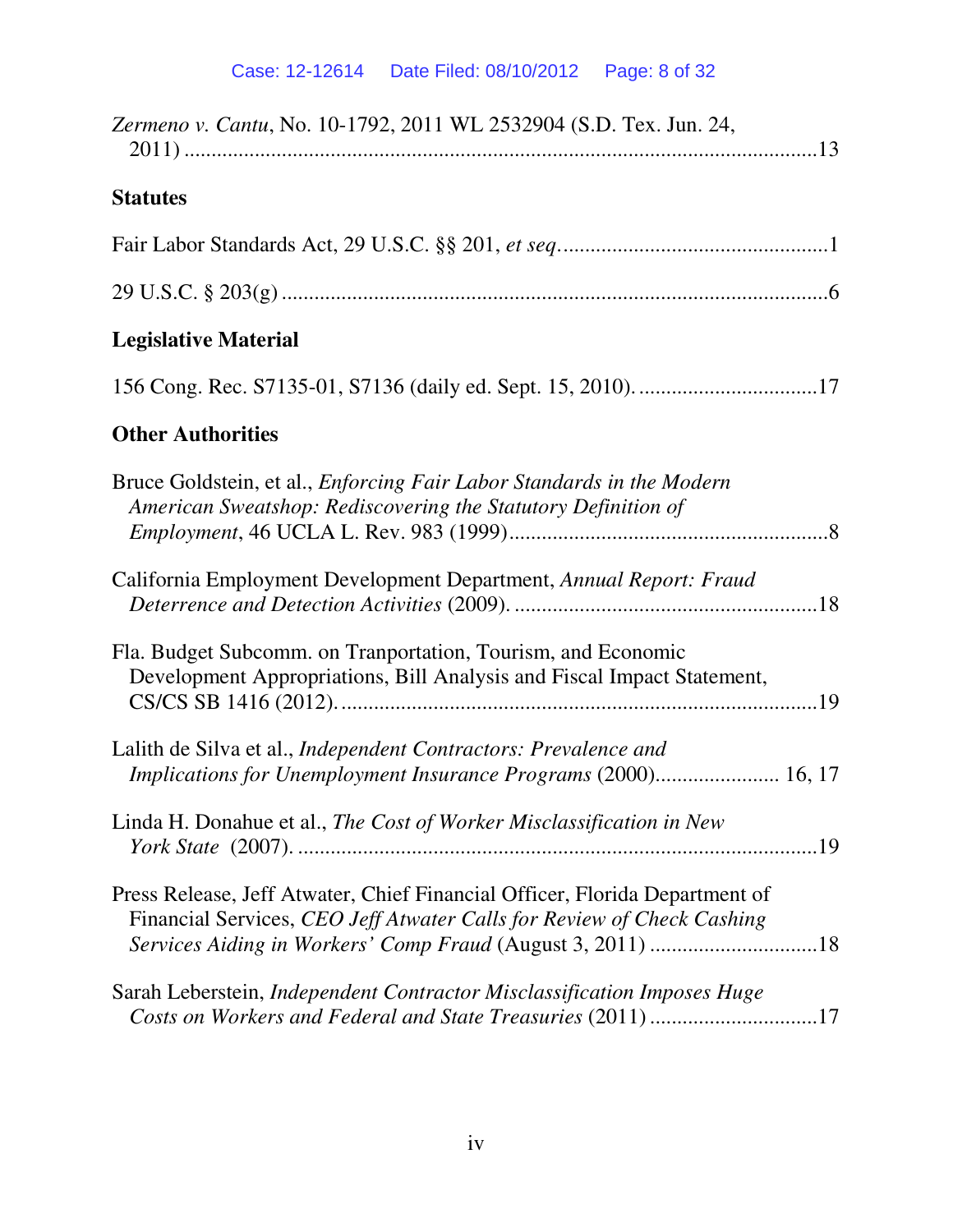| Treasury Inspector General for Tax Administration, While Actions Have<br>Been Taken to Address Worker Misclassification, an Agency-Wide     |  |
|---------------------------------------------------------------------------------------------------------------------------------------------|--|
| Employment Tax Program and Better Data Are Needed (2009). 17                                                                                |  |
| U.S. Census Bureau, Guide to State and Local Geography-Selected Data                                                                        |  |
| U.S. General Accounting Office, Employee Misclassification: Improved<br>Coordination, Outreach, and Targeting Could Better Ensure Detection |  |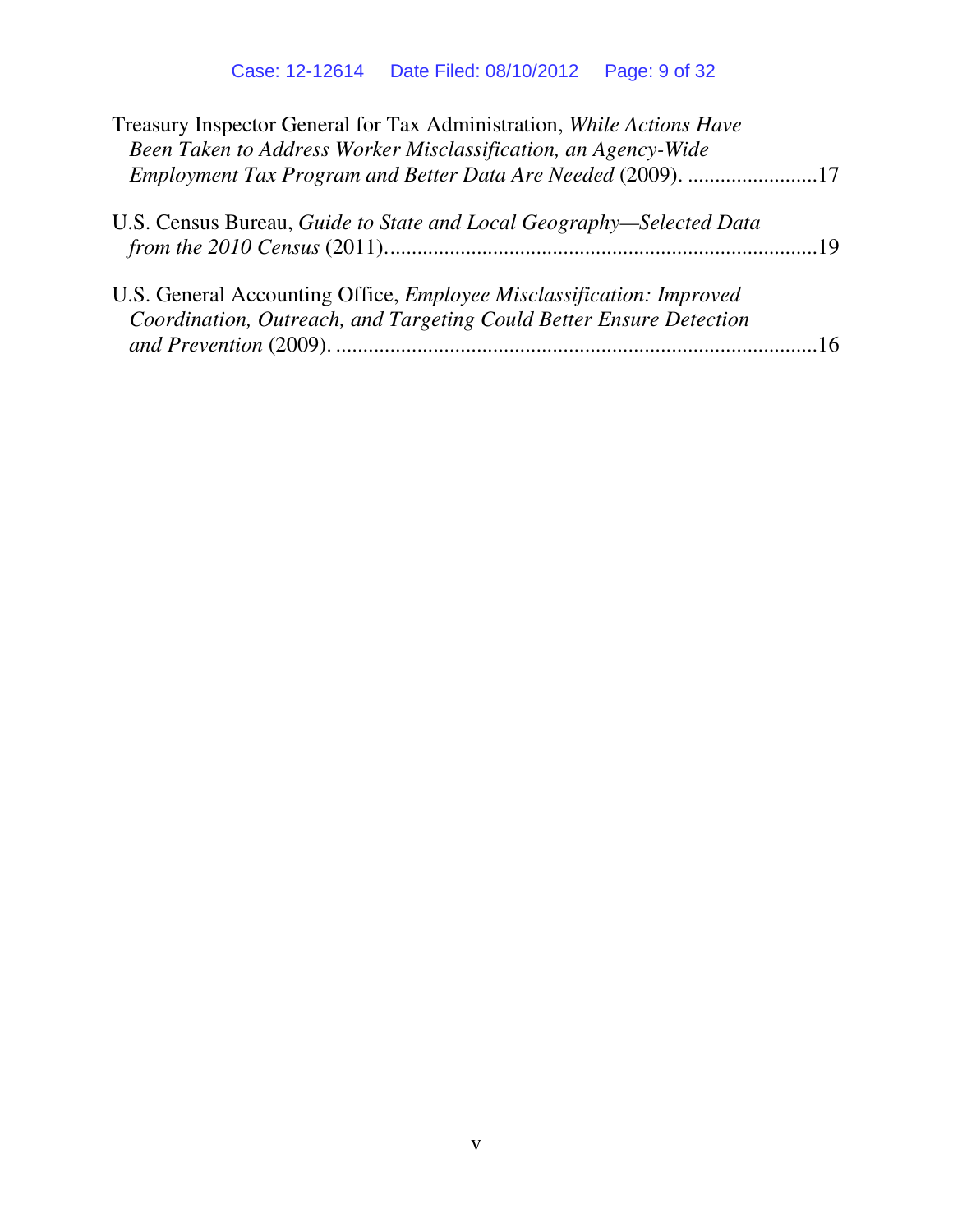#### **INTEREST OF THE** *AMICI CURIAE*

*Amici* write to shed light on the statutory language and historical underpinnings of the Fair Labor Standards Act, 29 U.S.C. §§ 201, et seq. ("FLSA"), specifically the breadth of the definition of "employ" under the FLSA, and to urge this Court to apply this statute consistently with its history. In addition, *amici* propose strong public policy reasons that support a broad application of the FLSA, especially in this era of increasing abuse of the "independent contractor" designation. This issue has broad implications for *amici*, millions of workers in a wide-ranging variety of jobs, law-abiding employers, and local and state government finances.

Interfaith Worker Justice ("IWJ") is a national organization that calls upon religious values to improve wages, benefits, and working conditions for workers by educating and organizing current and future religious leaders, interfaith groups, and worker centers. IWJ supports a network of more than 60 affiliates, including worker centers in Georgia and Florida. Most of the IWJ worker center members are low-wage and immigrant workers working in restaurants, manufacturing, construction, poultry processing, day labor, janitorial, retail, and other service industries. Approximately 80 percent of workers who come to IWJ-affiliated worker centers report having been victims of wage theft. An adverse ruling against the workers in this case would harm IWJ members who too often work in

1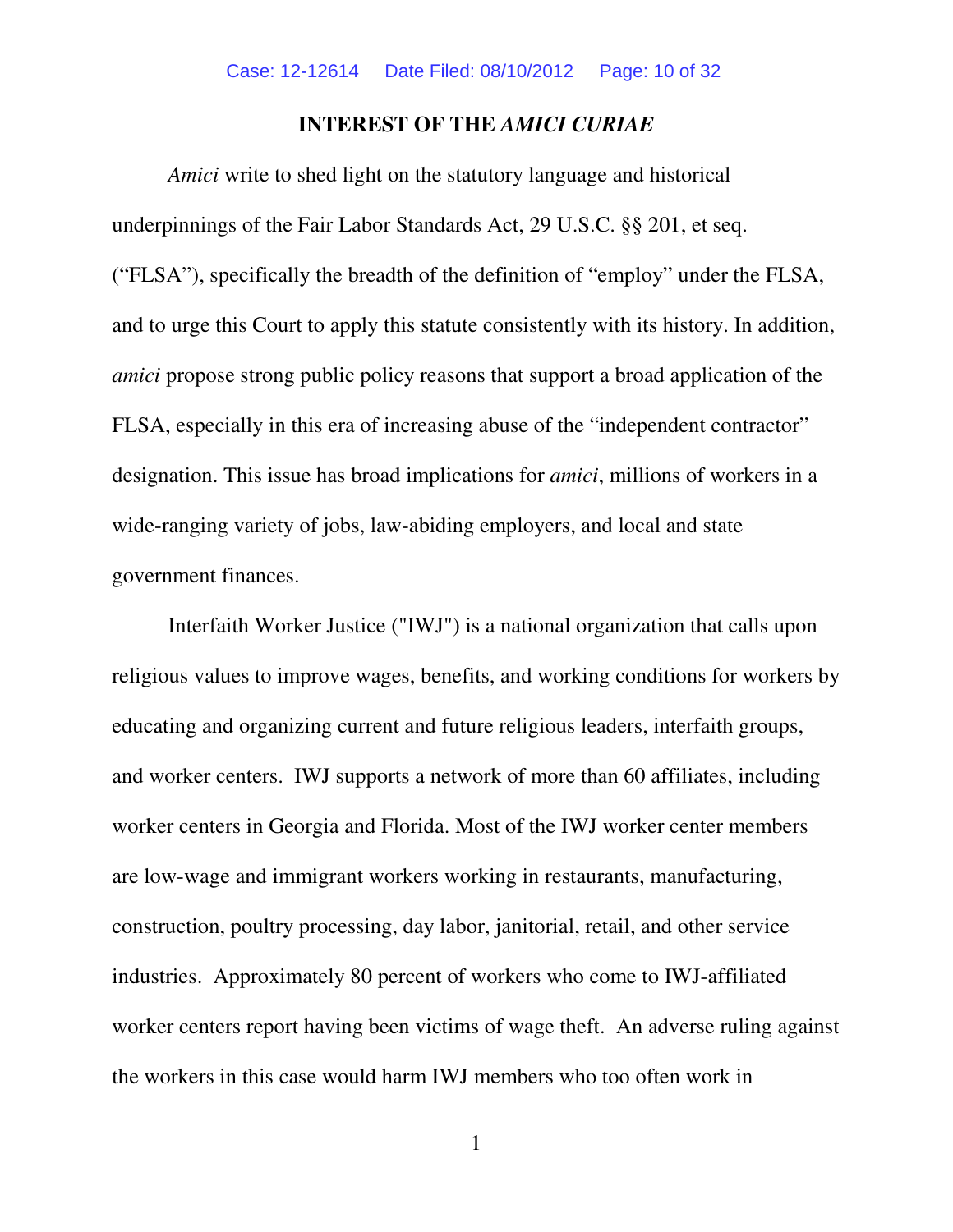#### Case: 12-12614 Date Filed: 08/10/2012 Page: 11 of 32

contingent jobs, are told to sign independent contractor agreements in order to get a job, and fear coming forward to recover unpaid wages. The lower court's misplaced emphasis on the employer's characterization of the employment relationship in this case would hinder efforts to level the playing field for all lawabiding employers and underpaid workers in low-paying and labor-intensive jobs.

Located in Montgomery, Alabama, the nonprofit Southern Poverty Law Center ("SPLC") has provided *pro bono* representation to low income workers in the Southeast since 1971. SPLC has litigated or served as *amicus curiae* in numerous cases to vindicate the rights of low wage workers within the Eleventh Circuit, including several collective action cases involving the rights of contingent workers under the Fair Labor Standards Act. SPLC has an interest in this case because a ruling upholding the lower court's mishandling of the factors applicable to FLSA cases involving alleged independent contractors will adversely affect SPLC's constituents and clients.

The National Employment Law Project ("NELP") is a non-profit legal organization with nearly 40 years of experience advocating for the employment and labor rights of low-wage and unemployed workers. NELP seeks to ensure that all employees, and especially the most vulnerable ones, receive the full protection of labor standards laws, and that employers are not rewarded for skirting those basic rights. NELP's area of expertise includes the workplace rights of nonstandard

2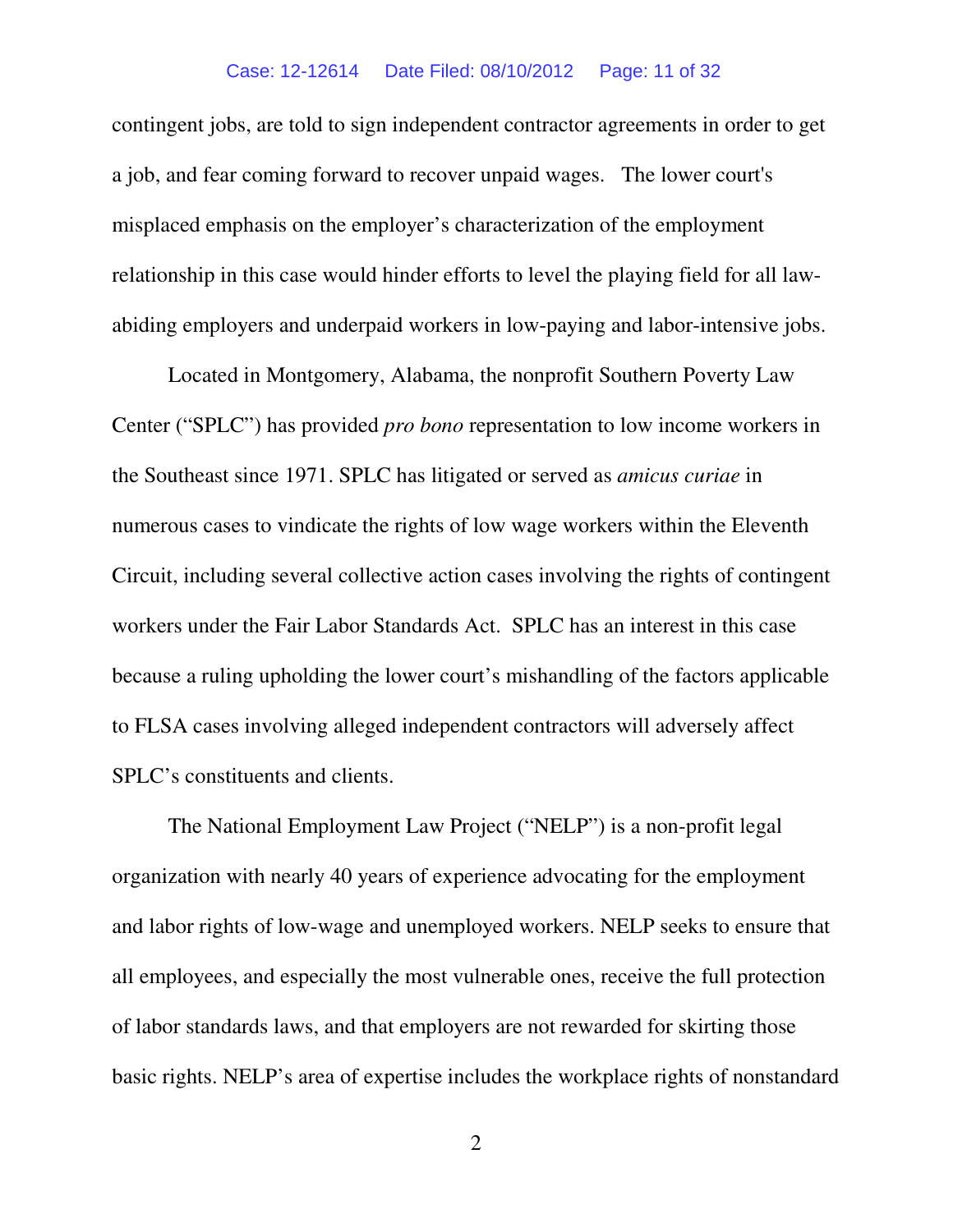#### Case: 12-12614 Date Filed: 08/10/2012 Page: 12 of 32

workers under state and federal employment and labor laws, with an emphasis on wage and hour rights. NELP has litigated directly and participated as *amicus* in numerous cases and has provided Congressional testimony addressing the issue of employment and independent contractors under the Fair Labor Standards Act.

The National Employment Lawyers Association ("NELA") is the largest professional membership organization in the country comprised of lawyers who represent workers in labor, employment and civil rights disputes. Founded in 1985, NELA advances employee rights and serves lawyers who advocate for equality and justice in the American workplace. NELA and its 68 circuit, state, and local affiliates have a membership of over 3,000 attorneys who are committed to working on behalf of those who have been illegally treated in the workplace. NELA has active affiliates in Florida, Georgia and Alabama. NELA's members litigate daily in every circuit, including the Eleventh Circuit, affording NELA a unique perspective on how the principles announced by the courts in employment cases actually play out on the ground. NELA strives to protect the rights of its members' clients, and regularly supports precedent-setting litigation affecting the rights of individuals in the workplace.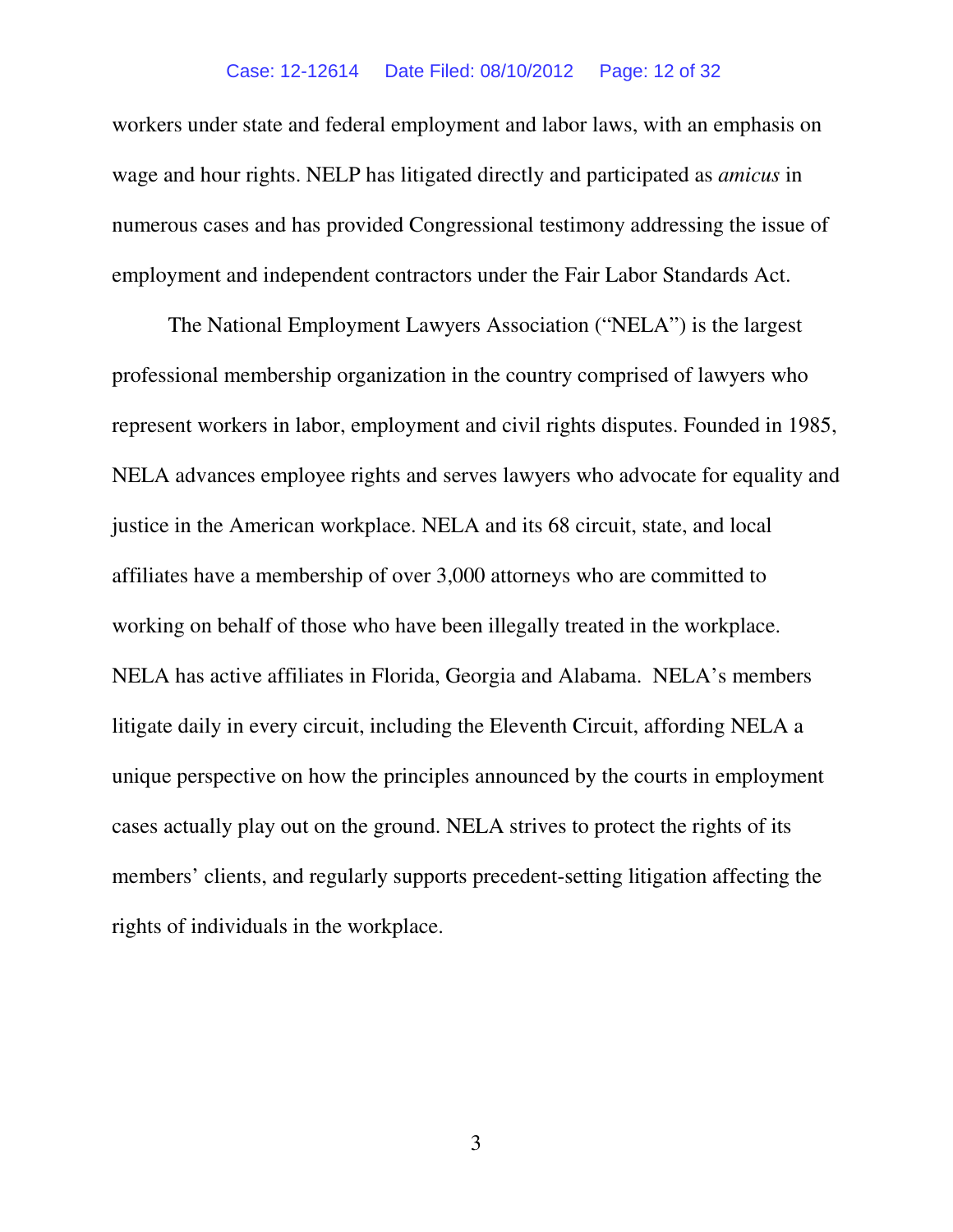#### **STATEMENT OF THE ISSUES AND SUMMARY OF ARGUMENT**

In this case, over 180 cable installation technicians who work for Knight Enterprises, Inc. ("Knight"), a cable installation company, seek unpaid wages and overtime payments under the FLSA. Virtually all technicians have worked over 40 hours per week—typically between 60 to 75 hours a week—and have been ordered to work six days per week. None of the workers have received overtime for work performed over 40 hours per week, as required by the FLSA.

In granting summary judgment, the district court concluded that the cable installation technicians are not employees of Knight, but are instead independent contractors unable to seek protection under the FLSA. This conclusion is in error. Contravening Congress's intent to broadly define the scope of "employ" in the FLSA, the district court ignored the key focus of the independent contractor test whether a worker is running a business independent of the employer's. *Hopkins v*. *Cornerstone America*, 545 F.3d 338, 343 (5th Cir. 2008); *Santelices v. Cable Wiring and South Florida Cable Contractors, Inc.*, 147 F. Supp. 1313, 1317 (S.D. Fla. 2001). Instead, the district court engaged in a mechanical reading of factors without weighing the importance of them with regard to the primary question, and improperly considered irrelevant factors in its determination.

Misclassification of workers as independent contractors, moreover, raises key public policy concerns that further support a broad application of the FLSA.

4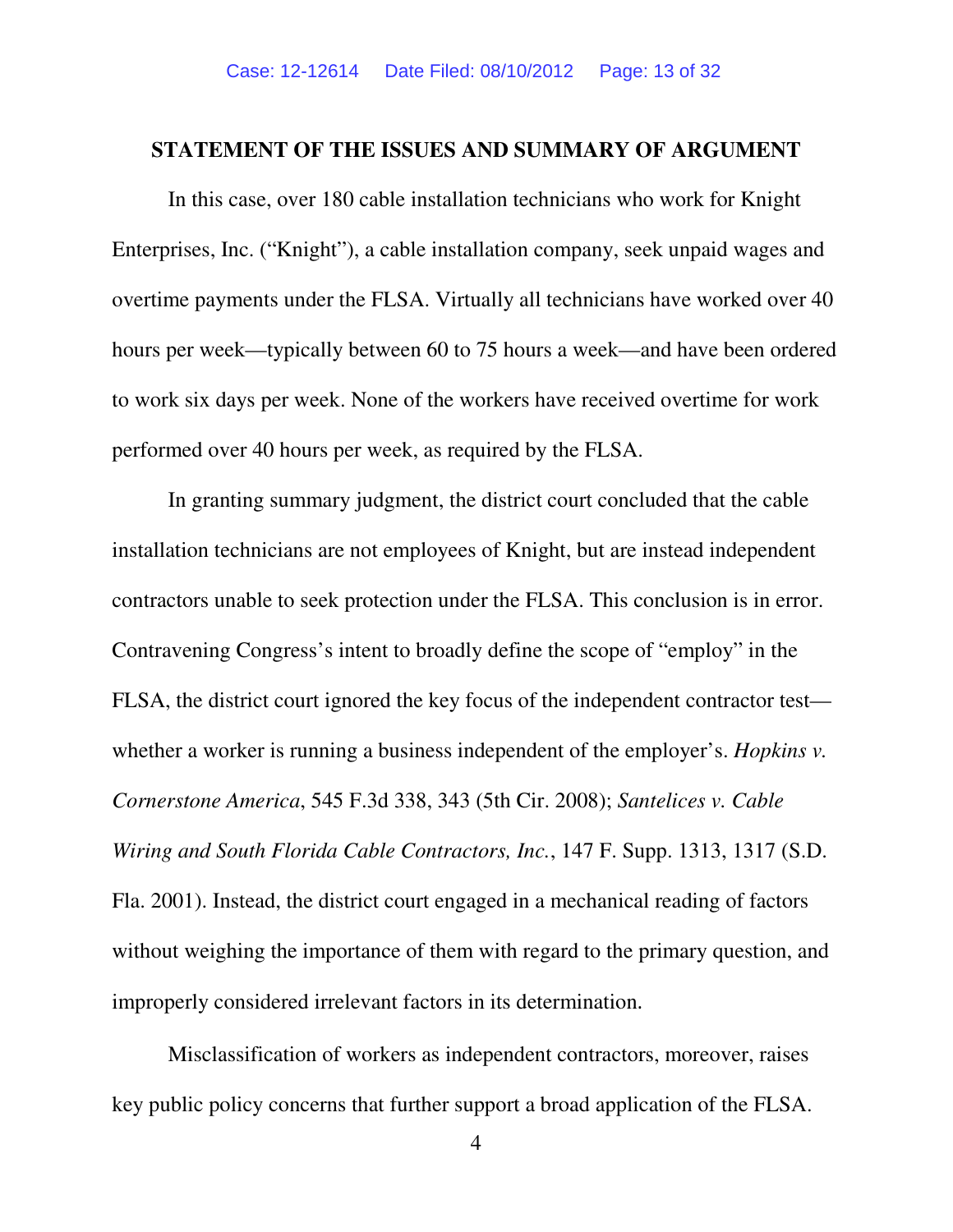Knight has attempted to classify its workers as independent contractors, enabling the company to underpay and overwork its workers, lower its labor costs and avoid paying payroll taxes and other insurance premiums. The cumulative societal impact of employers' abuse of the independent contractor designation is substantial. Federal and state governments have lost billions of dollars in unpaid funds; law-abiding employers feel pressure to concoct similar schemes in order to stay competitive; and millions of workers lack vital labor protections to which they are otherwise entitled.

For these reasons, *amici* urge this Court to reverse the district court's decision, and remand to allow the workers to prove their status as employees.

#### **ARGUMENT**

### **I. The District Court's Narrow Interpretation of the Independent Contractor Test Contravenes Congress's Intent in Enacting the FLSA.**

# **A. The Fair Labor Standards Act is a remedial statute, designed to address worker exploitation.**

The FLSA is a remedial statute designed to address worker exploitation.

*Usery v. Pilgrim Equipment Co., Inc.,* 527 F.2d 1308, 1310 (5th Cir. 1976).

Congress passed the FLSA to "lessen, so far as seemed then practicable, the

distribution in commerce of goods produced under subnormal labor conditions."

*Rutherford Food Corp. v. McComb*, 331 U.S. 722, 727 (1947). The statute is meant

"'to correct and as rapidly as practical eliminate' . . . the 'labor conditions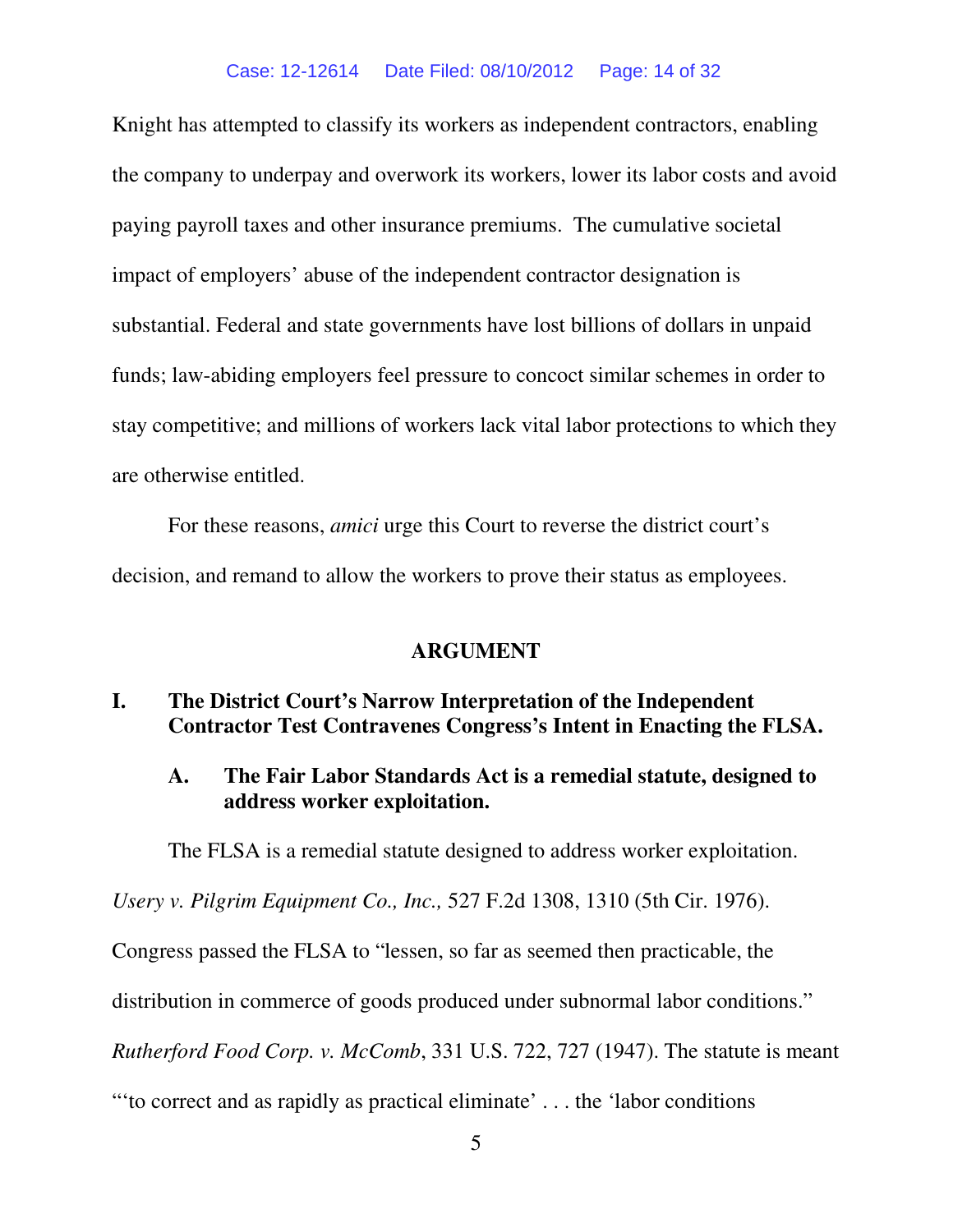detrimental to the maintenance of the minimum standard of living necessary to health, efficiency, and general well-being of workers.'" *Secretary of Labor v. Lauritzen*, 835 F.2d 1529, 1543 (7th Cir. 1987) (citing 29 U.S.C. § 202) (Easterbrook, J. concurring). Courts have thus "consistently construed the [FLSA] 'liberally to apply to the furthest reaches consistent with congressional direction.'" *Tony and Susan Alamo Found. v. Sec'y of Labor*, 471 U.S. 290, 296 (1985) (quoting *Mitchell v. Lublin, McGaughy & Assoc.*, 358 U.S. 207, 211 (1959)).

# **B. Congress broadly defined "employ" to require FLSA compliance by entities who "suffer or permit" others to work.**

In light of the FLSA's remedial purpose, Congress adopted an exceptionally broad definition of "employ" to include "to suffer or permit to work." 29 U.S.C. §  $203(g)$ . It is "the broadest definition [of employ] that has ever been included in any one act." *United States v. Rosenwasser*, 323 U.S. 360, 363 n.3 (1945) (*quoting* the FLSA's principal sponsor, Senator Hugo Black, 81 Cong. Rec. 7657 (1937)). Congress chose this expansive definition to include relationships not considered "employment" at common law. *Walling v. Portland Terminal Co.*, 330 U.S. 149, 152 (1947). Under the common law test for employment, courts inquired only whether the alleged employer had the "right to control the manner and means by which the product is accomplished" for purposes of tort liability. *Community for Creative Non-Violence v. Reid*, 490 U.S. 730, 751-52 (1989). Only where the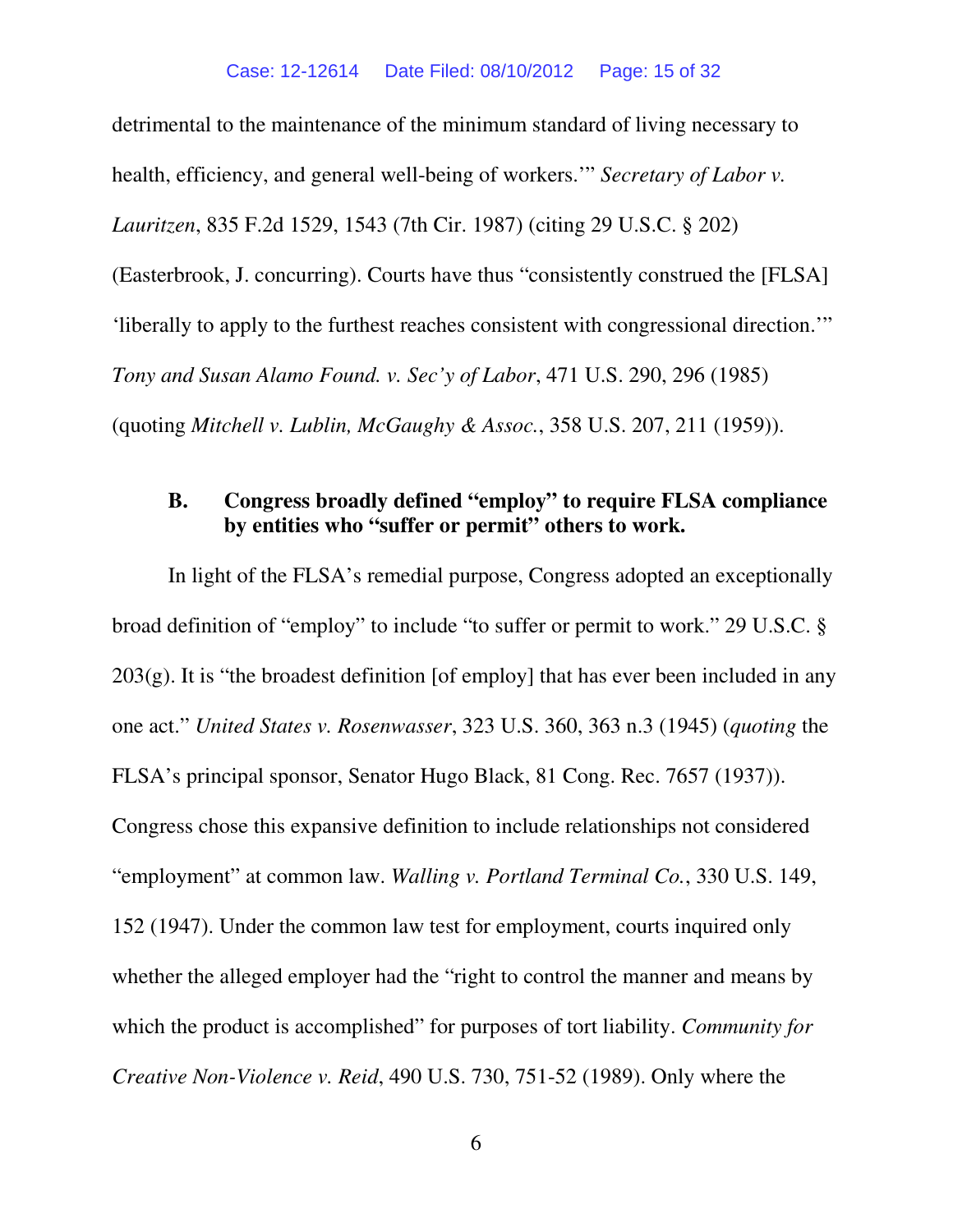#### Case: 12-12614 Date Filed: 08/10/2012 Page: 16 of 32

alleged master had the right to control details of a servant's work and the work was performed negligently, was it fair to hold the master accountable as tortfeasor or as the employer. In contrast, the FLSA's definition of "employ" imposes labor standards accountability on businesses well beyond the reach of the common law definition of "employer" to parties "who might not qualify as such under a strict application of traditional agency law principles." *Nationwide Mut. Ins. Co. v. Darden*, 503 U.S. 318, 326 (1992).

When Congress incorporated this expansive concept of "employ" into the FLSA in 1938, state courts had already applied this definition for decades to enforce child labor prohibitions. *Rutherford Food*, 331 U.S. at 728. Under the "suffer or permit to work" language in these statutes, business owners were held accountable where underage children worked or children of working age put in excessive hours, so long as the work was performed in or in connection with the owner's business. This well-established definition of "employ" was designed to reach businesses that used middlemen to illegally hire and supervise children. *Antenor et al. v. D & S Farms*, 88 F.3d 925, 929 n.5 (11th Cir. 1996) (*citing Rutherford*, 331 U.S. at 728). This was true even where the business workers had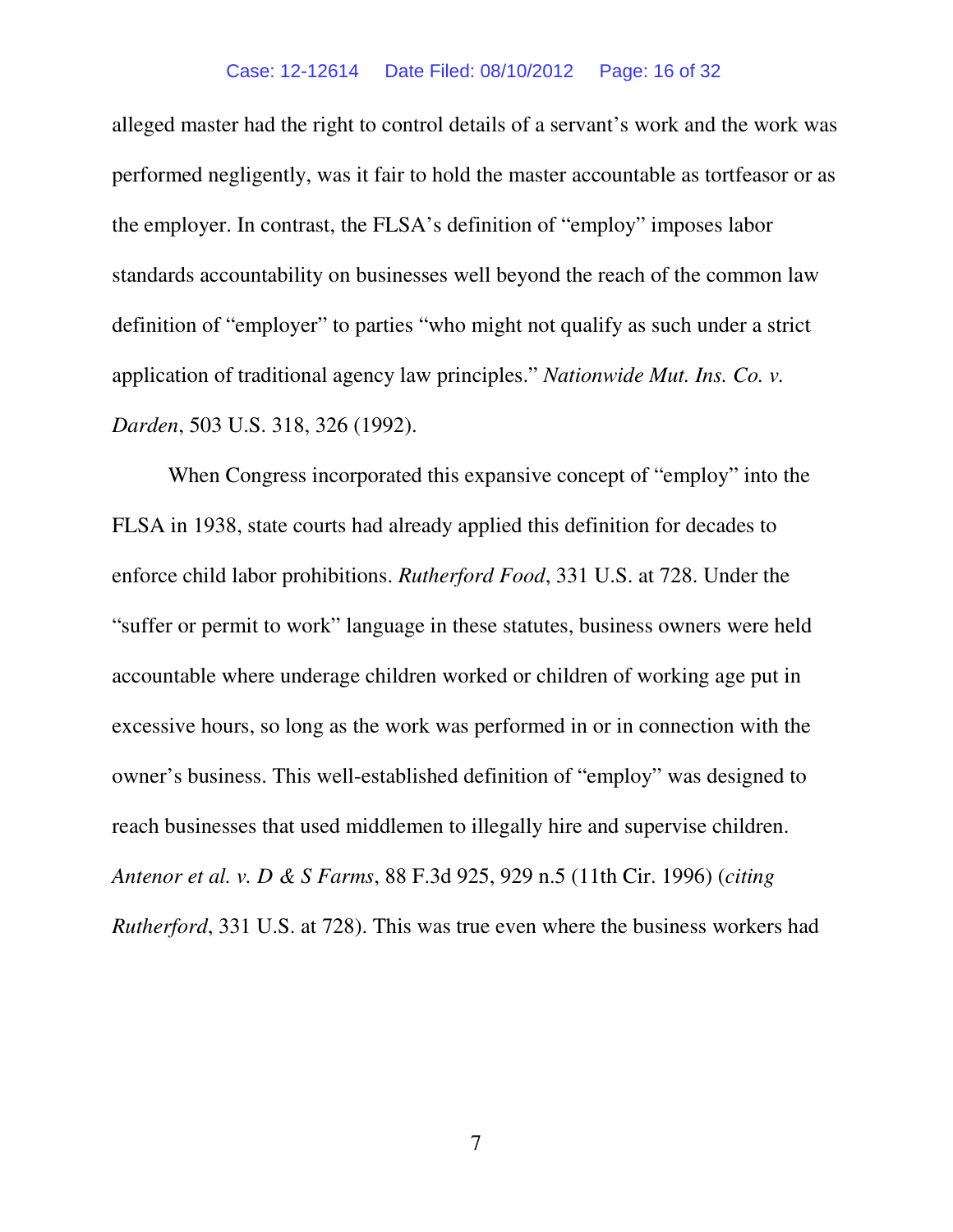used others—including labor contractors—to "employ" workers in the commonlaw sense $<sup>1</sup>$ </sup>

In general, employers in child labor cases were presumed to have the power to prevent underage children from working, so long as the work as performed in or in connection with the business. As stated by Judge Cardozo:

[The employer] must neither create nor suffer in his business the prohibited conditions. The command is addressed to him. Since the duty is his, he may not escape it by delegating it to others . . . He breaks the command of the statute if he employs the child himself. He breaks it equally if the child is employed by agents to whom he had delegated "his own power to prevent."

*People ex rel. Price v. Sheffield Farms-Slawson Farms-Decker Co.*, 121 N.E. 474,

475-76 (N.Y. 1918) (internal citations omitted).

 $\overline{a}$ 

Under this test, business owners were responsible for labor conditions within

their businesses, whether they used independent contractors to do the work or not.

The only limit on this broad prohibition was that the work had been performed

with the defendant's business with "knowledge or the opportunity through

<sup>&</sup>lt;sup>1</sup> By 1907, fourteen states already had on the books child labor laws containing the "suffer or permit to work" language, including Idaho, Illinois, Indiana, Kentucky, Maryland, Michigan, Minnesota, Missouri, Nebraska, New York, Oregon, Rhode Island, South Dakota, and Wisconsin. Many other states and territories used the "permit" standard in their child or women's or other protective labor laws: Alabama, Arizona, California, Connecticut, Florida, Kansas, Maine, New Jersey, North Dakota, Oklahoma, Pennsylvania, Vermont, and Wyoming. Bruce Goldstein, et al., *Enforcing Fair Labor Standards in the Modern American Sweatshop: Rediscovering the Statutory Definition of Employment*, 46 UCLA L. Rev. 983, 1036-37 (1999) (citing Twenty-Second Annual Report of the Commissioner of Labor, 1907: Labor Laws of the United States (1908)).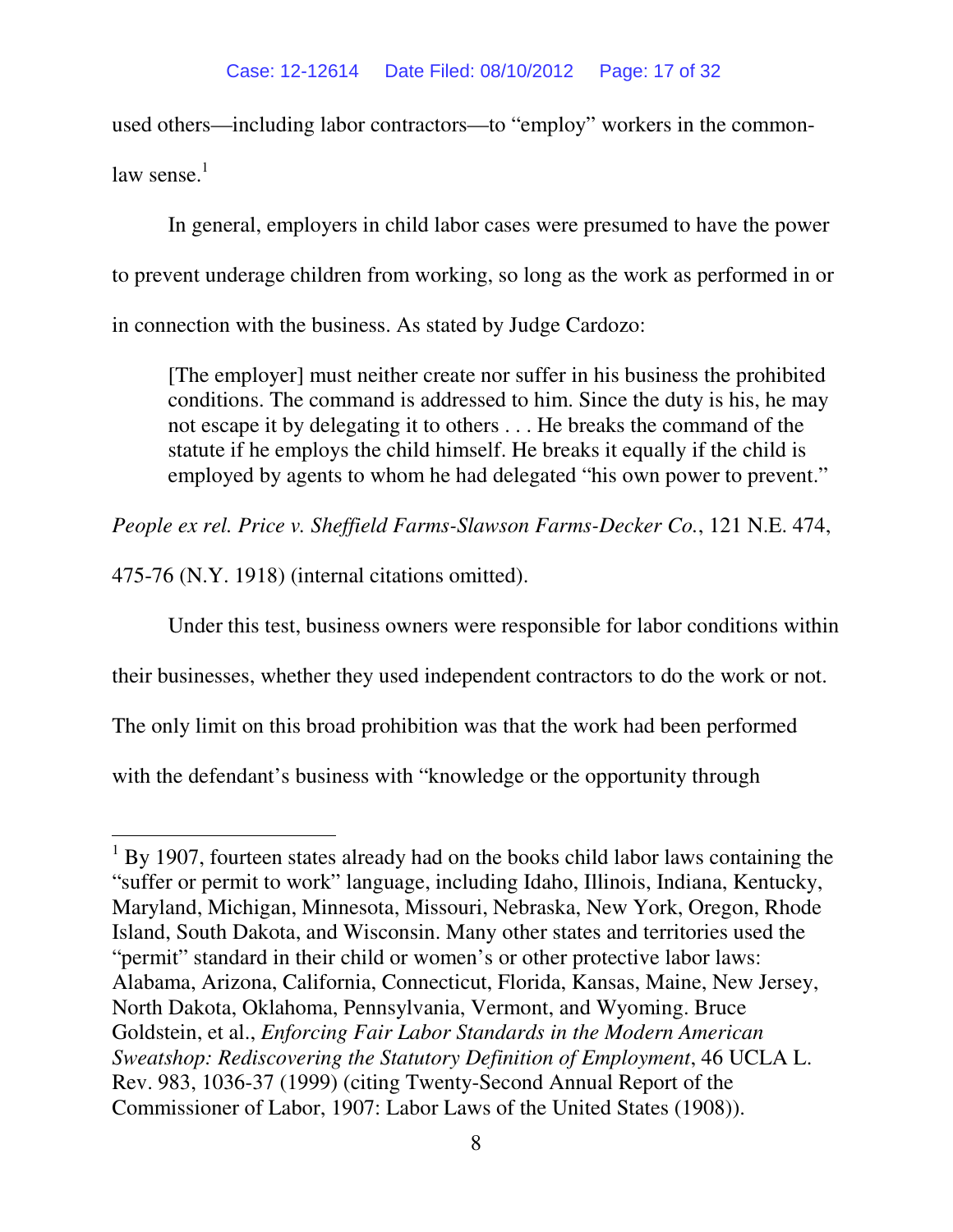#### Case: 12-12614 Date Filed: 08/10/2012 Page: 18 of 32

reasonable diligence to acquire knowledge" that it was being performed. *Id.* at 476; *Lenroot v. Interstate Bakeries Corp*., 146 F.2d 325, 328 (8th Cir. 1945). Thus, a business could defend a child labor case by showing he had taken reasonable steps to prevent the use of children and that the work occurred without his knowledge. *Id.* 

In adopting a new law, Congress can be presumed to have knowledge of a term's prior interpretation prior to incorporation. *Lorillard v. Pons*, 434 U.S. 575, 580-81 (1978) (citations omitted). By adopting the well-established "to suffer or to permit to work" language in the FLSA, Congress held owners responsible for federal minimum labor standards within their businesses. If business owners suffer or permit individuals to work, they "employ" the workers and are required to afford them statutory protections under the FLSA. Once the prohibited conditions are shown to exist—here, failing to pay proper overtime wages—the only questions are whether the work done under substandard conditions was performed as a regular part of the defendant's business and whether the business was in a position to know of the work. This analysis particularly extends to the determination of whether a worker is an employee or an independent contractor: the FLSA was "designed to defeat rather than implement contractual arrangements," especially for workers who are "selling nothing but their labor."

9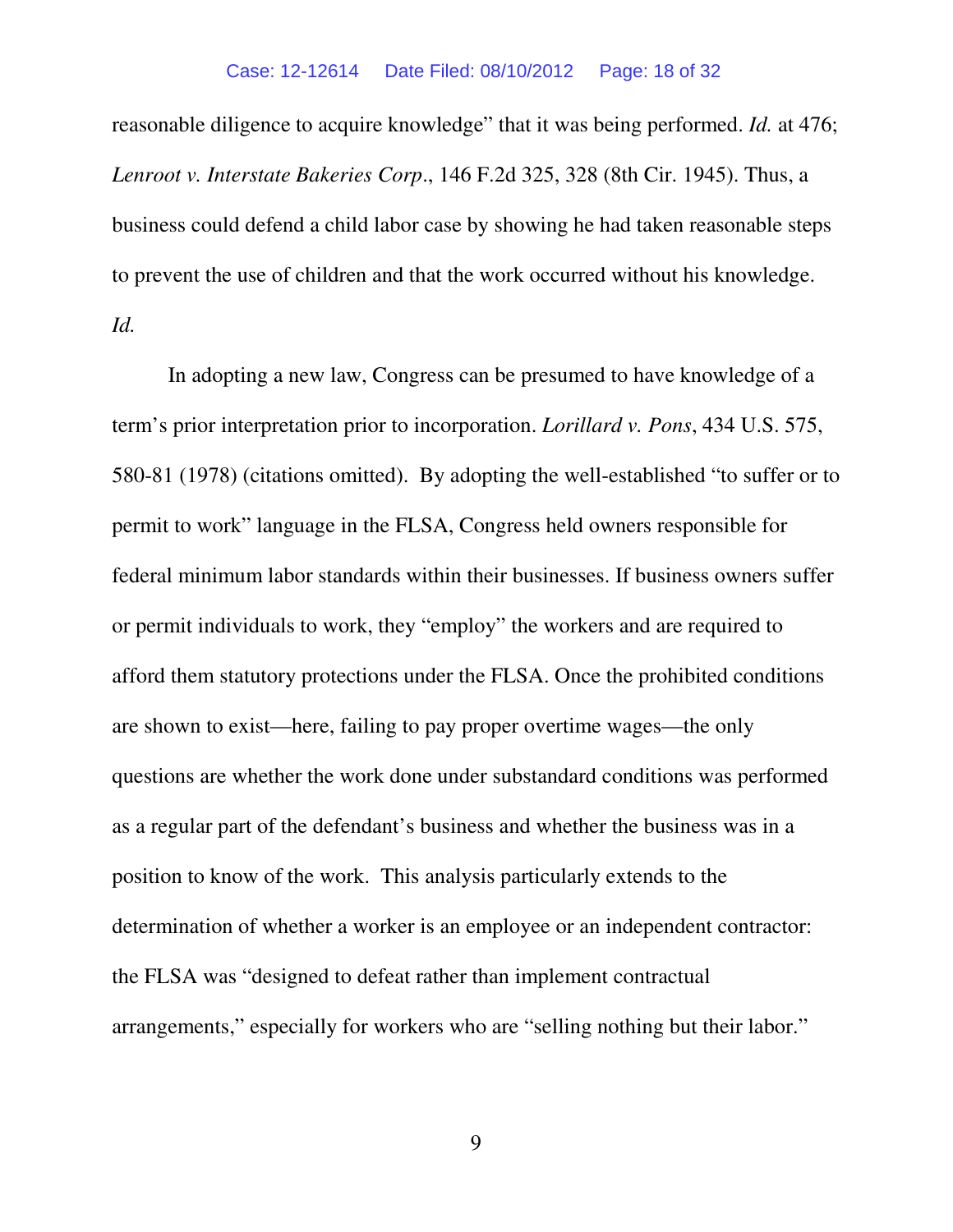*Lauritzen*, 835 F.2d at 1545 (Easterbrook, J., concurring) (concluding that migrant farmworkers are employees under the FLSA).

# **C. The existence of an employment relationship turns on whether a worker is in business for himself or herself.**

As this Circuit has concluded, "an entity 'suffers or permits' an individual to work if, as a matter of economic reality, the individual is dependent on the entity." *Charles v. Burton*, 169 F.3d 1322, 1328 (11th Cir. 1999) (citations omitted). The central focus in the test of whether a worker is an employee or independent contractor is whether the worker has his own business, or is in fact economically dependent on the putative employer's business. A court must thus examine "whether the individual is economically dependent on the business to which he renders service or is instead in business for himself." *Hopkins v. Cornerstone*  America, 545 F.3d 338, 343 (5th Cir. 2008).<sup>2</sup> Although courts may consider several other factors as "aids-tools" to determine whether an individual is an employee or is in business for himself as an independent contractor, these factors are used

 $\overline{a}$ 

<sup>2</sup> *See also Solis v. Laurelbrook Sanitarium and School, Inc.*, 642 F.3d 518, 523 (6th Cir. 2011) ("in distinguishing between employees and independent contractors, courts have focused on 'whether, as a matter of economic reality, the worker is economically dependent upon the alleged employer or is instead in business for himself.'"); *Schultz v. Capital Intern. Sec., Inc.*, 466 F.3d 298, 304 (4th Cir. 2006) (same); *Henderson v. Inter-Chem Coal Co.*, 41 F.3d 567, 570 (10th Cir. 1994) (same); *Martin v. Selker Bros., Inc.*, 949 F.2d 1286, 1293 (3d Cir. 1991) (same); *Brock v. Superior Care, Inc.*, 840 F.2d 1054, 1059 (2d Cir. 1988) (same); *Sec'y of Labor v. Lauritzen*, 835 F.2d 1529, 1538 (7th Cir. 1987) (same); *Usery*, 527 F.2d 1308, 1311 (11th Cir. 1976) (same).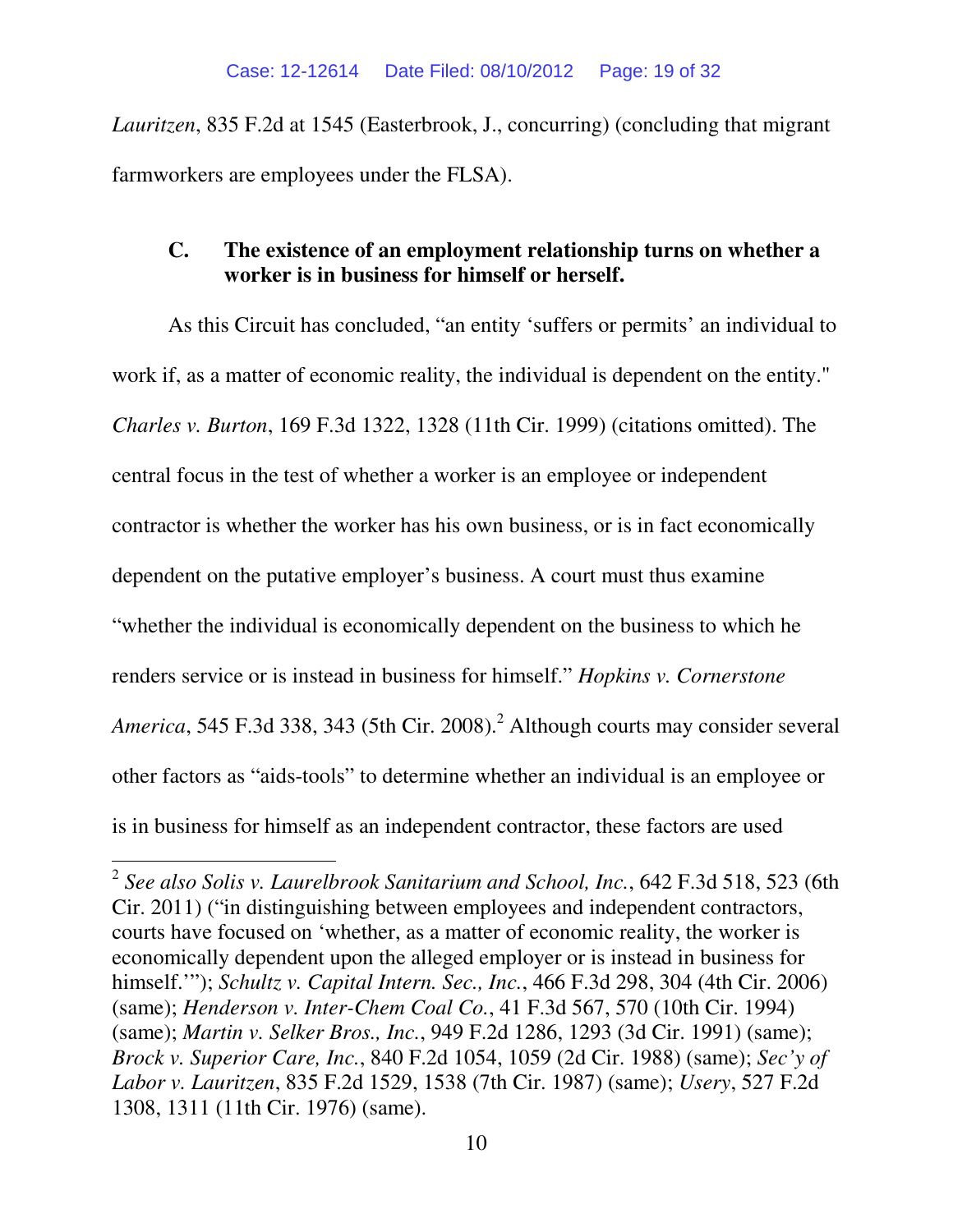because they are indicators of economic dependence "to gauge the degree of dependence of alleged employees on the business to which they are connected." *Usery*, 527 F.2d at 1311.

Given the broad definition of "employ" in the FLSA, the actual, objective relationship between parties ultimately determines whether a worker is an employee or an independent contractor. The requirement to examine the "economic reality" of a working relationship serves as a reminder to look beyond technical distinctions, self-serving statements of subjective intent, contracts, or labels that putative employers give their workers. *Goldberg v. Whitaker House Cooperative,* 366 U.S. 28, 33 (1961); *Real v. Driscoll Strawberry Associates, Inc.*, 603 F.2d 748, 755 (9th Cir. 1979).

Here, the district court identified six factors to guide its inquiry, $3$  but ultimately failed to give proper weight to the central question: whether the workers

l

 $3$  The court considered the following factors in its analysis:

<sup>(1)</sup> the nature and degree of the alleged employer's control as to the manner in which the work is to be performed;

<sup>(2)</sup> the alleged employee's opportunity for profit or loss depending upon his managerial skill;

<sup>(3)</sup> the alleged employee's investment in equipment or materials required for his task, or his employment of workers;

<sup>(4)</sup> whether the service rendered requires a special skill;

<sup>(5)</sup> the degree of permanency and duration of the working relationship;

<sup>(6)</sup> the extent to which the service rendered is an integral part of the alleged employer's business.

Order at 9-10 (citing *Freund v. Hi-Tech Satellite, Inc.*, No. 05-14091, 2006 WL 1490154 (11th Cir. May 31, 2006)).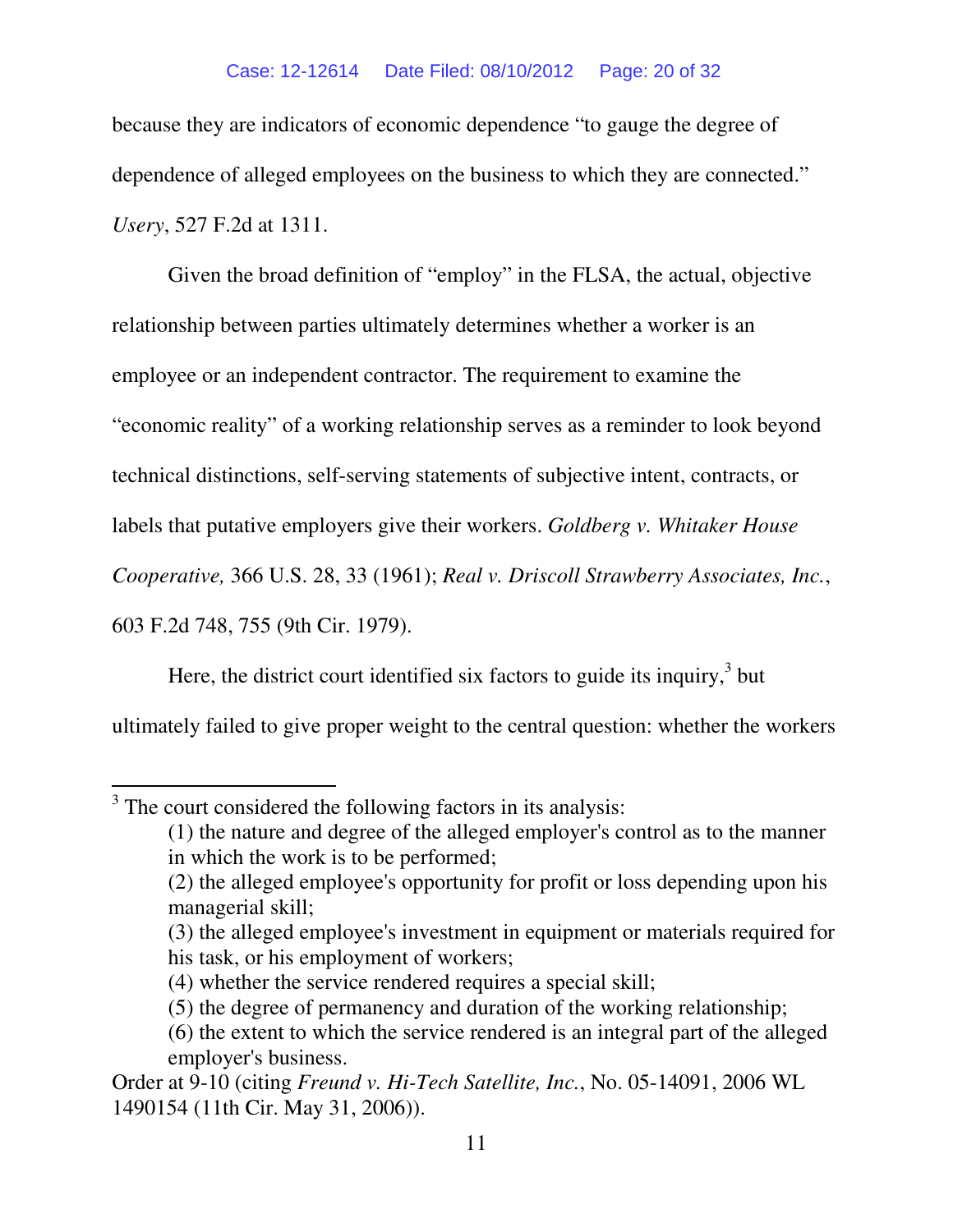#### Case: 12-12614 Date Filed: 08/10/2012 Page: 21 of 32

run a business separate from that of Knight. It is clear that the cable installers are not in business for themselves as individuals. Knight instructed a number of workers that they could not work for any other company, and the workers have presented undisputed testimony that there was no incentive or time to work for competitors. Order at 30. Virtually all installers worked well over 40 hours in a week at Knight, typically between 60 and 75 hours a week, foreclosing the possibility of another source of income. Order at 4.

Concluding that the workers are not employees of Knight, the district court lost sight of the central test seeking to determine whether the employee has his or her own business— "whether the putative employee depends (or depended) on the alleged employer for their economic livelihood based upon the parties' actual working relationship." *Santelices v. Cable Wiring and South Florida Cable Contractors*, 147 F. Supp. 2d 1313, 1319 (S.D. Fla. 2001) (denying summary judgment on the issue of whether a cable installer was an independent contractor). Instead, the court failed to properly weigh "the final and determinative question" of whether the Knight workers were "so dependent upon the business with which they are connected" that they are entitled to the protection of the FLSA, and are not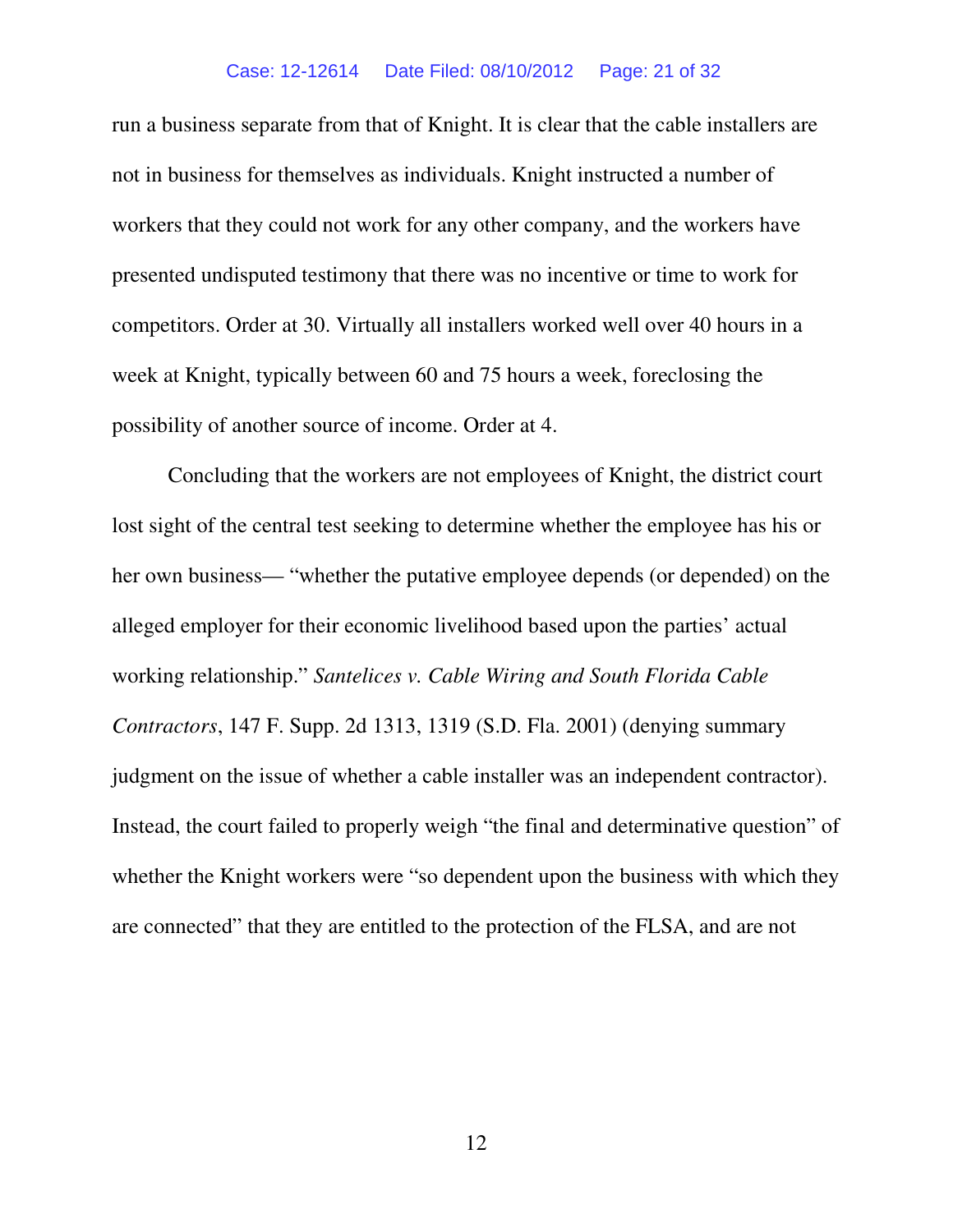"sufficiently independent to lie outside its ambit." *Usery*, 527 F.2d at 1311-12; *see* 

*also Mednick v. Albert Enterprises, Inc.*, 508 F.2d 297, 300 (5th Cir. 1975).<sup>4</sup>

Losing sight of the importance of whether the putative employee is running a separate business when determining employment status, some courts have instead engaged in a mechanical application of factors under the "economic realities" test, resulting in inconsistent rulings in cases with nearly identical fact patterns.<sup>5</sup> This is improper, as "[the] factors are not exhaustive, no can they be applied mechanically

l

<sup>4</sup> Although the district court cites to *Usery v. Pilgrim Equipment Co.*, 527 F.2d 1308 (5th Cir. 1976), in its order, the order fails to engage in any substantive consideration, however brief, of this central test.

<sup>5</sup> *Compare Cromwell v. Driftwood Elec. Contractors, Inc.*, No. 09-60212, 2009 WL 3254467 (5th Cir. Oct. 12, 2009) (finding genuine issue of material fact that cable installation technicians were employees, economically dependent, and not in business for themselves); *Zermeno v. Cantu*, No. 10-1792, 2011 WL 2532904 (S.D. Tex. Jun. 24, 2011) (genuine issue of material fact that cable installer was employee); *Parrilla v. Allcom Constr. & Installation Serv.*, No. 6:08-1967, 2009 WL 2868432 (M.D. Fla. Aug. 31, 2009) (concluding that cable installation technician was employee due to economic dependence); *Muller v. AM Broadband*, No. 07-60089, 2008 WL 708321 (S.D. Fla. Mar. 14, 2008) (finding genuine issues of material fact that cable installation technician was employee); *Santelices v. Cable Wiring*, 147 F. Supp. 2d 1313, 1323 (S.D. Fla. 2001) (finding genuine issues of material fact that cable installation technician was an employee and dependent on company); *Nash v. Resources, Inc.*, 982 F. Supp. 1427 (D. Or. 1997) (concluding that cable installation technician was employee); *with Freund v. Hi-Tech Satellite*, No. 05-14091, 2006 WL 1490154 (11th Cir. May 31, 2006) (concluding cable installers were independent contractors); *Chao v. Mid-Atlantic Installation Serv.*, No. 00-2263, 2001 WL 739243 (4th Cir. Jul. 2, 2001) (upholding grant of summary judgment that cable installers were independent contractors); *Herman v. Mid-Atlantic Installation Serv., Inc.*, 164 F. Supp. 2d 667 (D. Md. 2000) (upholding motion for summary judgment that cable installer was independent contractor); *Dole v. Amerilink Corp.*, 729 F. Supp. 73 (E.D. Mo. 1990) (concluding that installers were independent contractors after bench trial).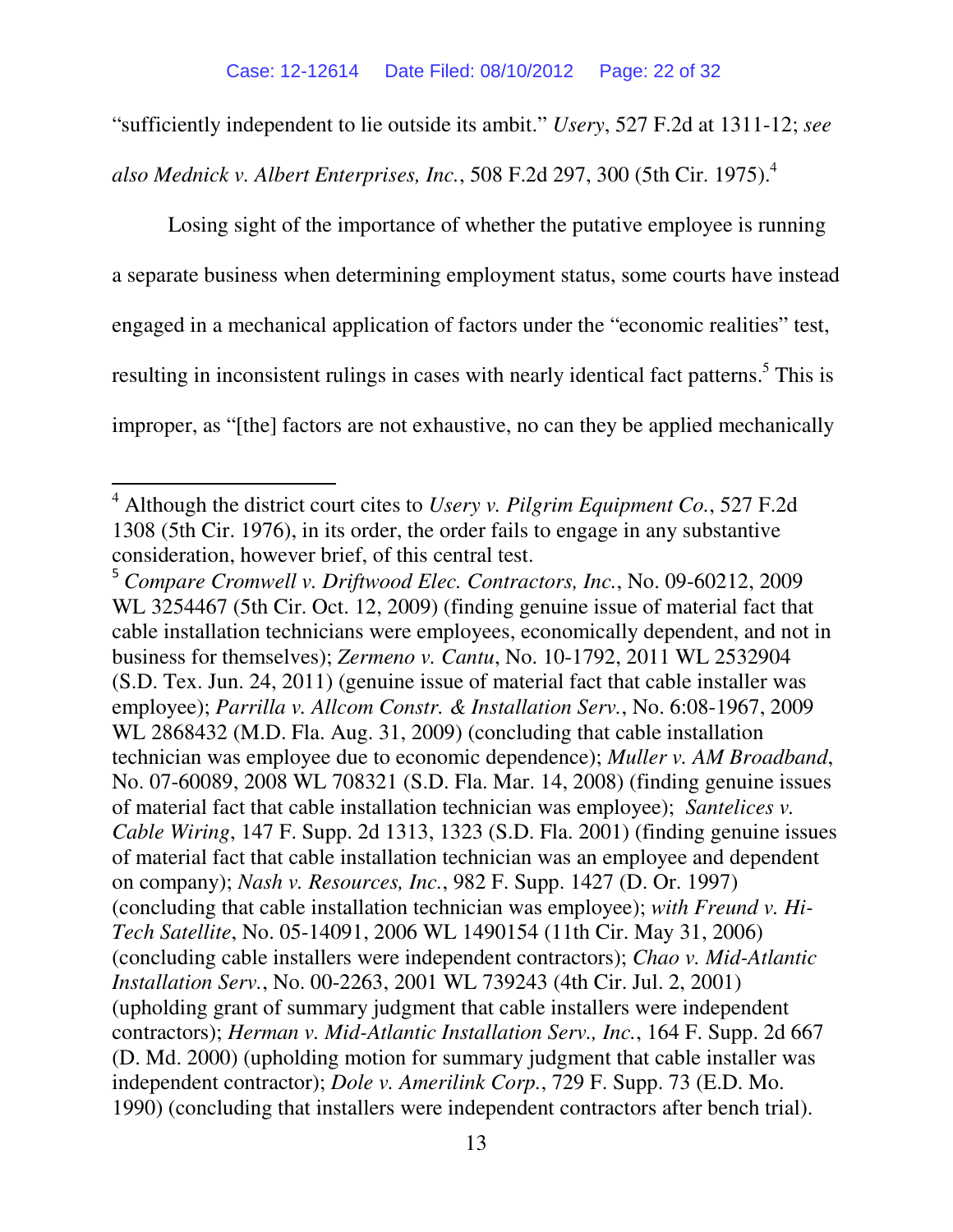to arrive at a final determination of employee status." *Brock v. Mr. W Fireworks, Inc.*, 814 F.2d 1042, 1044 (5th Cir. 1987). This Court would thus give full effect to the purposes of the FLSA by returning the focus of the inquiry to whether the employees in fact operate a separate business. Moreover, the fact-bound approach of the "economic realities" test calls for the district court to proceed to trial and fully weigh the facts of the case. "If we are to have multiple factors, we should also have a trial. A fact-bound approach calling for the balancing of incommensurables, an approach in which no ascertainable legal rule determines a unique outcome, is one in which the trier of fact plays the principal part." *Lauritzen*, 835 F.2d at 1542 (Easterbrook, J., concurring).

# **D. The actual conditions of the working relationship—not the existence and terms of a contract agreement—determine the existence of an employment relationship.**

The district court concluded that the Knight workers are independent contractors based in part on contract language imposed by Knight, while ignoring testimony describing actual working conditions. This is erroneous. The existence of a contract, even where the contract "parrots language in cases distinguishing independent contractors from employees" does not establish an independent contracting relationship. *Real v. Driscoll Strawberry Assoc. Inc.*, 603 F.2d 748, 755 (9th Cir. 1979). Instead, "[e]conomic realities, not contractual labels, determine employment status for the remedial purposes of the FLSA." *Id*. A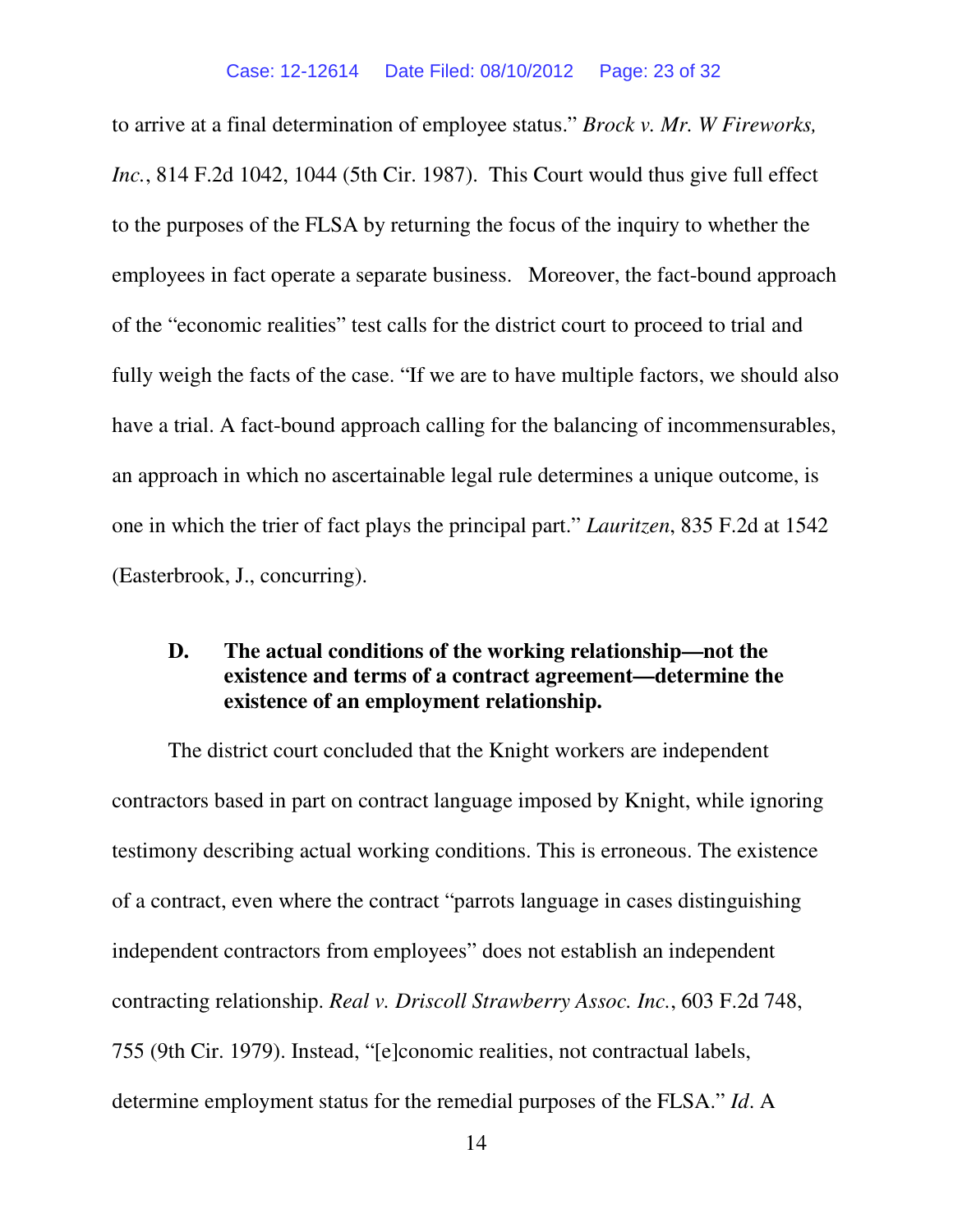court's determination of whether an employment relationship exists "is not circumscribed by formalistic labels," or whether an employer has called its worker an independent contractor. *Donovan v. Sabine Irrigation Co., Inc.*, 695 F.2d 190, 194 (5th Cir. 1983) (abrogated on other grounds); *Rutherford Food Corp. v. McComb*, 331 U.S. at 729 ("putting on an 'independent contractor' label does not take the worker from the protection of the [FLSA]"). Moreover, an employment relationship may exist even if the employer and employee did not intend to create such a relationship, "for application of the FLSA does not turn on subjective intent. It is sufficient that one person 'suffer or permit (another) to work.'" *Brennan v. Partida*, 492 F.2d 707, 709 (5th Cir. 1974) (alteration in original, citations omitted).

Here, the court dismissed workers' testimony describing the actual working relationship, and instead, credited the language of a contract required by Knight of its workers. For example, the court concluded that Knight exercised little control over the workers because a written agreement required by Knight of its workers provided that installers could reject work orders. In doing so, the court dismissed testimony that in reality, Knight penalized workers for rejecting work orders. Order at 25. Similarly, the court found that Knight's policy of withholding work orders or "downloading" workers without notice did not show control over workers. Instead, the court concluded that "to the extent that this indicates a degree of control, that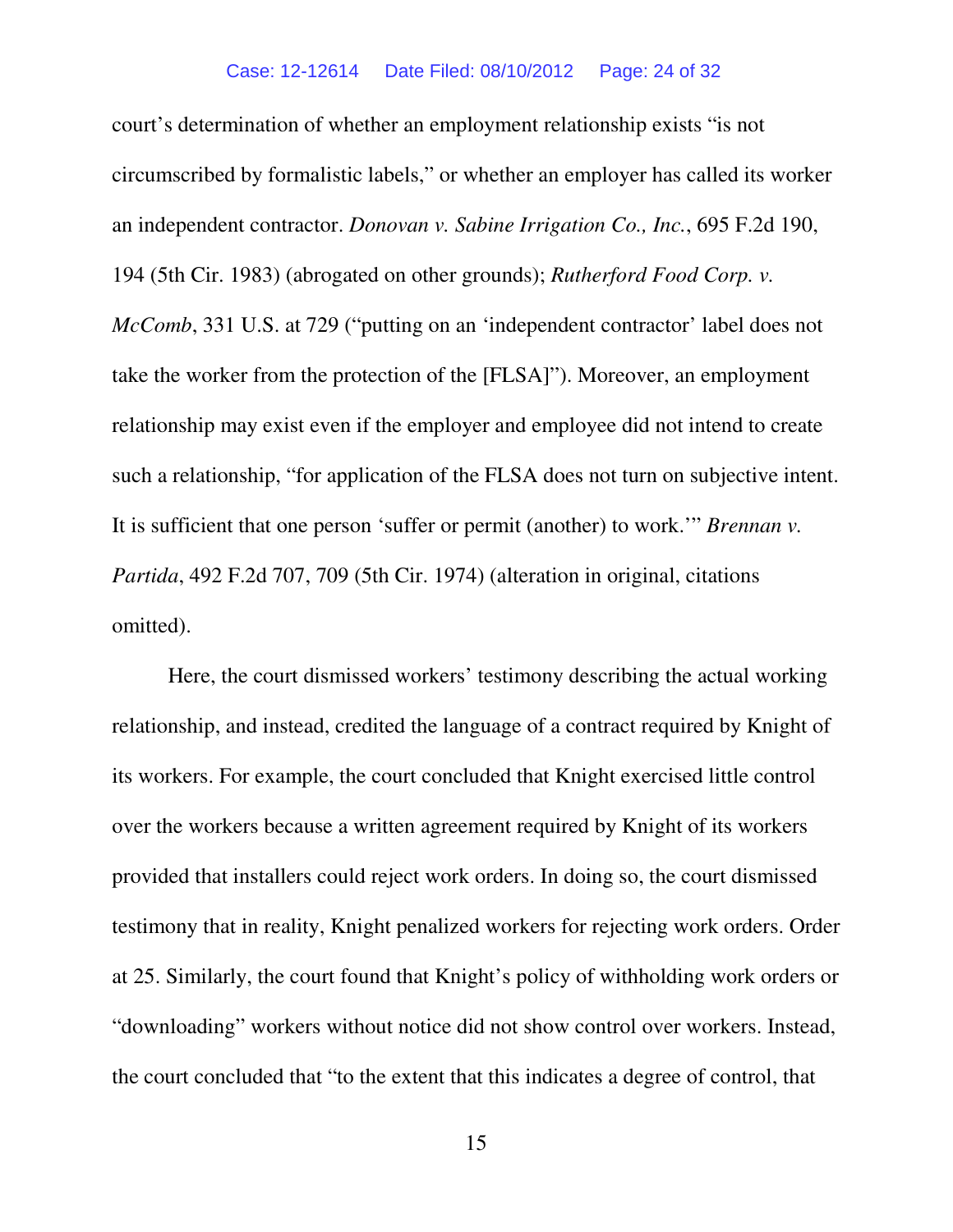control is related to the contractual warranty of quality." *Id.* By improperly crediting the terms of Knight's contract, and dismissing the actual conditions of the working relationship, the district court erred in concluding that the Knight workers are independent contractors without protection of the FLSA.

# **II. Independent Contracting Misclassification by Knight and Other Employers Imposes Significant Societal Costs, Including Billions of Dollars in Lost State and Federal Government Funds.**

In addition to weakened labor standards protections for workers, employer schemes like Knight's that misclassify workers as independent contractors pose serious concern in today's economy. Employers increasingly misclassify employees as independent contractors, denying them protection of workplace laws, robbing unemployment insurance and workers' compensation funds of billions of much-needed dollars, and reducing federal, state, and local tax withholding and revenues. This problem is growing. Between February 1999 and February 2005, the number of workers classified as independent contractors in the United States grew by 25.4 percent.  $6$  A 2000 study commissioned by the U.S. Department of

l

<sup>6</sup> U.S. General Accounting Office, *Employment Arrangements: Improved Outreach Could Help Ensure Proper Worker Classification*, GAO-06-656, App. III. Tbl.4 (2006) (showing changes in size of contingent workforce), *available at*  http://www.gao.gov/assets/260/250806.pdf.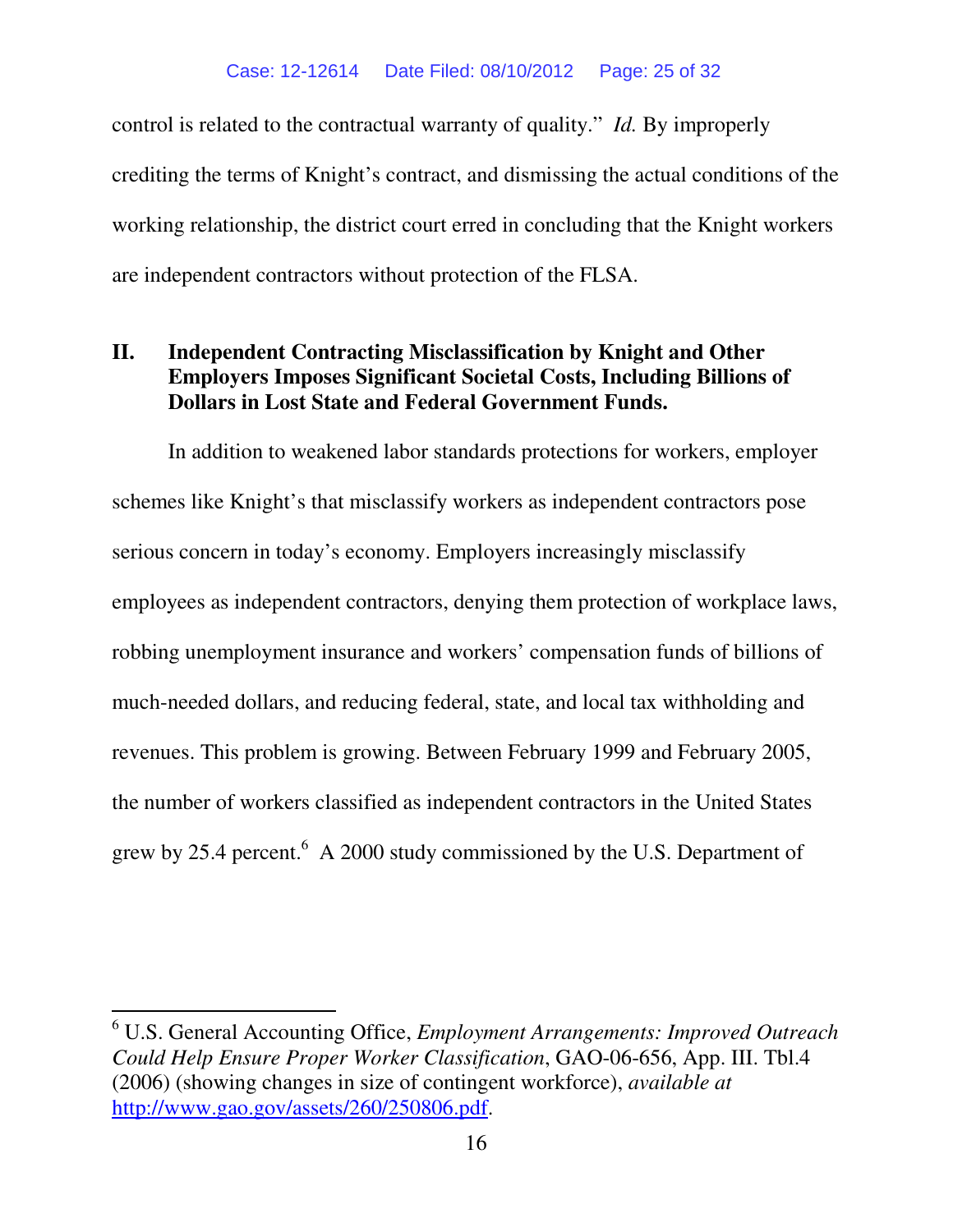Labor found that up to 30% of audited employers misclassified workers.<sup>7</sup> As the United States Government Accountability Office (GAO) has concluded, "employers have economic incentives to misclassify employees as independent contractors because employers are not obligated to make certain financial expenditures for independent contractors that they make for employees, such as paying certain taxes (Social Security, Medicare, and unemployment taxes), providing workers' compensation insurance, paying minimum wage and overtime wages, or including independent contractors in employee benefit plans."<sup>8</sup> *See also Craig v. FedEx Ground Package System, Inc.*, 2012 WL 2862030, \*7-8 (7th Cir. 2012) (*per curiam* panel noting increase in independent contractor abuses and costs to states and law-abiding businesses)(*unpublished opinion)*.

 Federal and state governments suffer significant loss of revenues due to independent contractor misclassification, in the form of unpaid and uncollectible income taxes, payroll taxes, and unemployment insurance and workers' compensation premiums. Between 1996 and 2004, \$34.7 billion of federal tax revenues went uncollected due to the misclassification of workers."<sup>9</sup> The Internal Revenue Service's (IRS) most recent estimates of misclassification costs are a \$54

l

<sup>7</sup> Lalith de Silva et al., *Independent Contractors: Prevalence and Implications for Unemployment Insurance Programs* iii (2000), *available at* http://wdr.doleta.gov/owsdrr/00-5/00-5.pdf.

<sup>8</sup> U.S. General Accounting Office, *Employment Arrangements*, *supra* note 6, at 25. <sup>9</sup> 156 Cong. Rec. S7135-01, S7136 (daily ed. Sept. 15, 2010).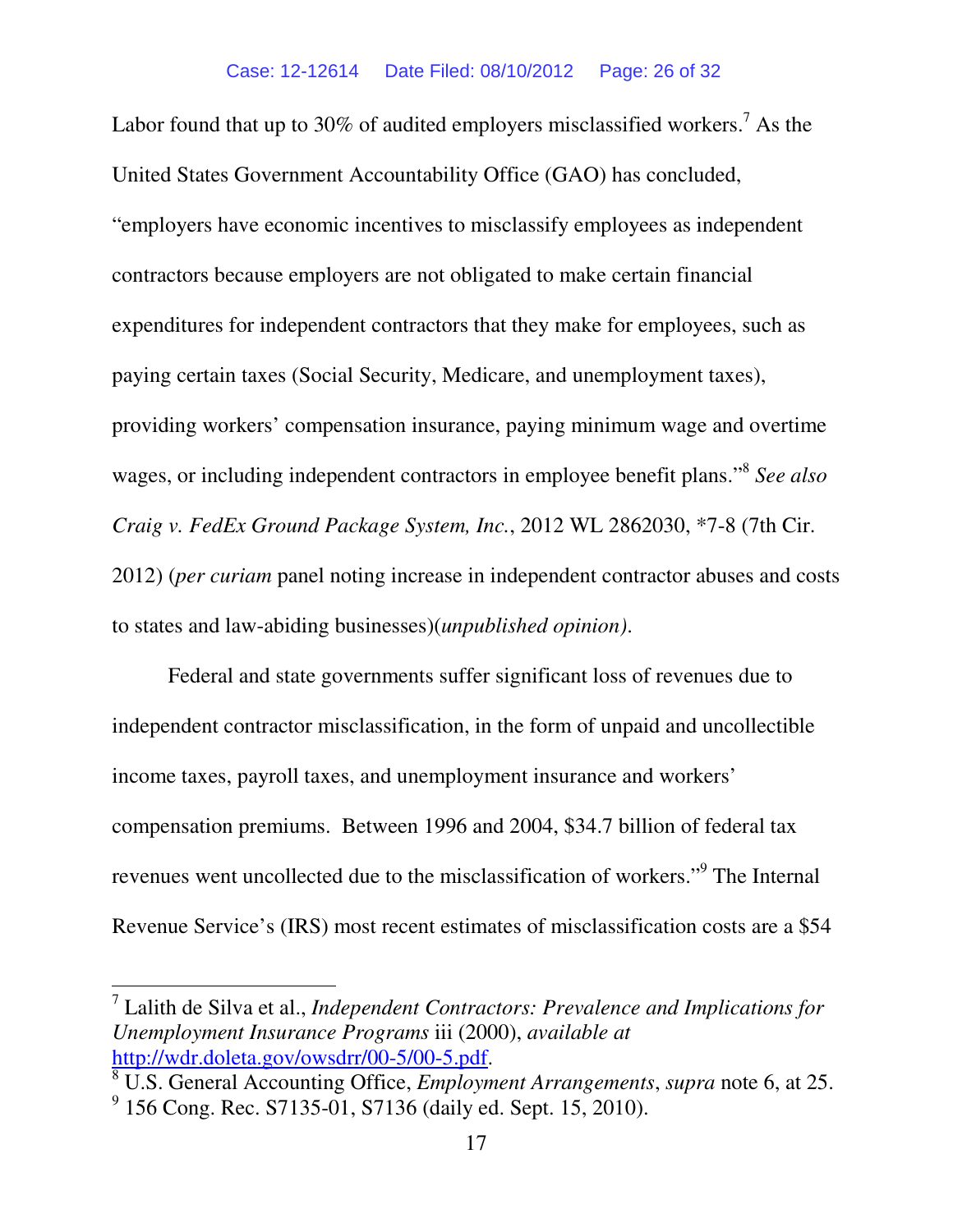billion underreporting of employment tax, and losses of \$15 billion in unpaid FICA taxes and unemployment insurance taxes.<sup>10</sup> Misclassification of this magnitude exacts an enormous toll: researchers found that misclassifying just one percent of workers as independent contractors would cost unemployment insurance trust funds  $$198$  million annually.<sup>11</sup>

 State governments also lose hundreds of millions of dollars in unemployment insurance, workers' compensation, and general income tax revenues due to independent contractor misclassification.<sup>12</sup> A growing number of states have thus called attention to independent contractor abuses by creating interagency task forces and committees to study the magnitude of the problem. California, for example, found that 29 percent of audited employers had misclassified workers, a figure amounting to \$137 million in lost income taxes.<sup>13</sup> A

l

/Justice/2010/IndependentContractorCosts.pdf?nocdn=1.

<sup>10</sup> Treasury Inspector General for Tax Administration, *While Actions Have Been Taken to Address Worker Misclassification, an Agency-Wide Employment Tax Program and Better Data Are Needed*, 2009-30-035 (2009), *available at*  http://www.treasury.gov/tigta/auditreports/2009reports/200930035fr.pdf.

<sup>11</sup> De Silva, *supra* note 7, at iv.

<sup>12</sup> Sarah Leberstein, *Independent Contractor Misclassification Imposes Huge Costs on Workers and Federal and State Treasuries* (2011), *available at*  http://www.nelp.org/page/-

<sup>&</sup>lt;sup>13</sup> Tax audits conduced by California's Employment Development Department (EDD) from 2006 to 2008 identified 39,494 previously unreported employees. During this 3-year period, EDD recovered \$137,563,940 in payroll tax assessments. California Employment Development Department, *Annual Report: Fraud Deterrence and Detection Activities* 20 (2009), *available at* http://www.edd.ca.gov/pdf\_pub\_ctr/report2009.pdf.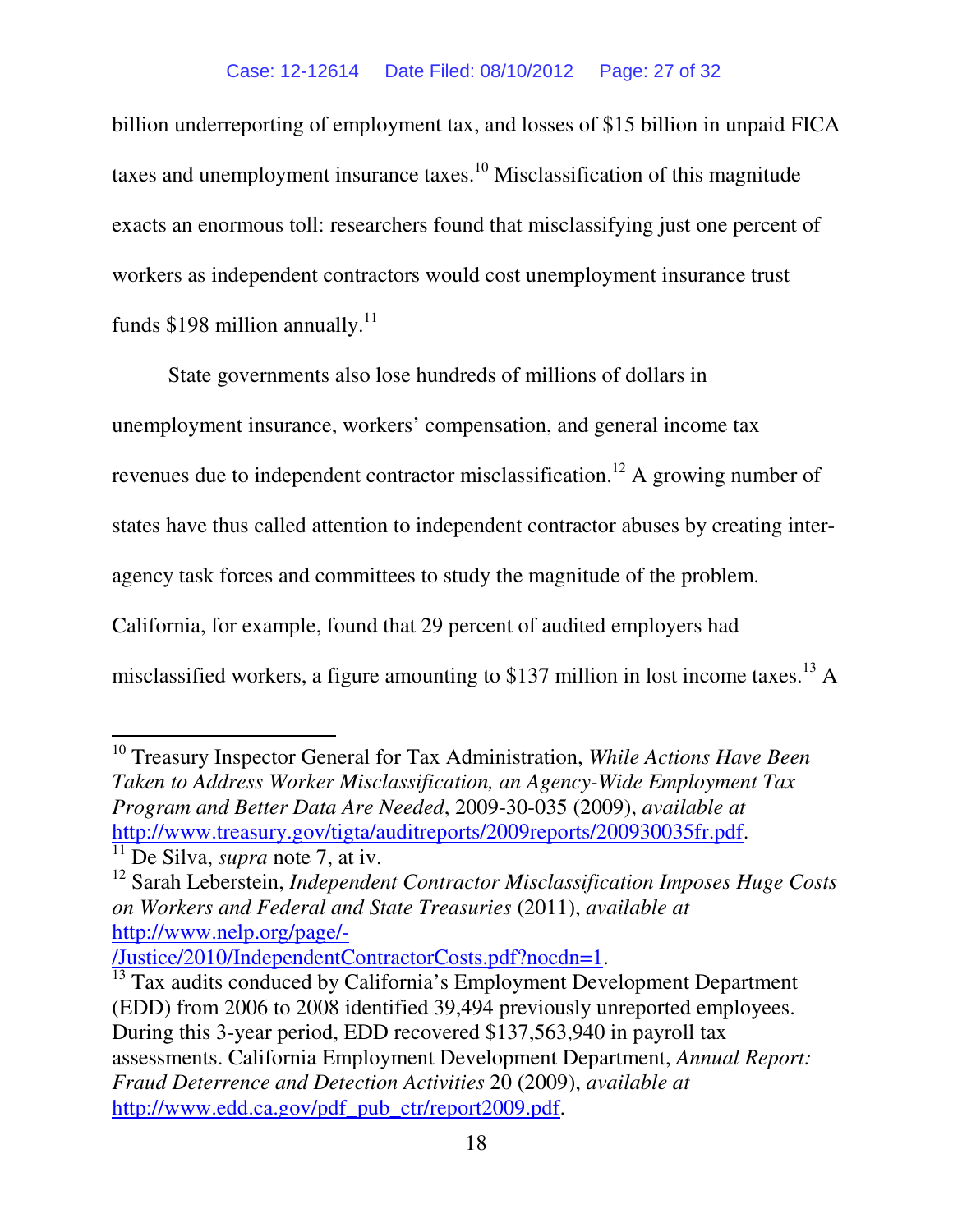#### Case: 12-12614 Date Filed: 08/10/2012 Page: 28 of 32

2009 report by the Ohio Attorney General found that the state lost between \$12 million and \$100 million in unemployment payments, between \$60 million and \$510 million in workers' compensation premiums, and between \$21 million and \$248 million in foregone state income tax revenues.<sup>14</sup>

The State of Florida, where Knight is located, has also launched an investigation into a scheme by construction firms who seek to evade payment of workers' compensation premiums by placing a false subcontractor, or "shell company" between the construction firm and the worker.<sup>15</sup> The cost of employee misclassification to the state's unemployment insurance, workers' compensation, and general income tax revenue, is likely significant. In New York—with a population only slightly greater in number to Florida—misclassification of workers resulted in over \$175 million of unpaid unemployment taxes per year.<sup>16</sup> Florida's unemployment insurance trust fund, moreover, has run a deficit for more than two

<sup>15</sup> Press Release, Jeff Atwater, Chief Financial Officer, Florida Department of Financial Services, CEO Jeff Atwater Calls for Review of Check Cashing Services Aiding in Workers' Comp Fraud (August 3, 2011), *available at* http://www.myfloridacfo.com/sitePages/newsroom/pressRelease.aspx?id=3924. <sup>16</sup> Linda H. Donahue et al., *The Cost of Worker Misclassification in New York State* 10 (2007), *available at* http://digitalcommons.ilr.cornell.edu/reports/9/. The 2010 Census counted Florida's population as18,801,310, and New York as 19,378,102. U.S. Census Bureau, Guide to State and Local Geography—Selected Data from the 2010 Census (2011), *available at*

http://www.census.gov/geo/www/guidestloc/select\_data.html.

l

<sup>14</sup> Richard Cordray, *Report of the Ohio Attorney General on the Economic Impact of Misclassified Workers for State and Local Governments in Ohio* (2009), *available at* http://www.faircontracting.org/PDFs/prevailing\_wage/Ohio\_on\_ Misclassification.pdf.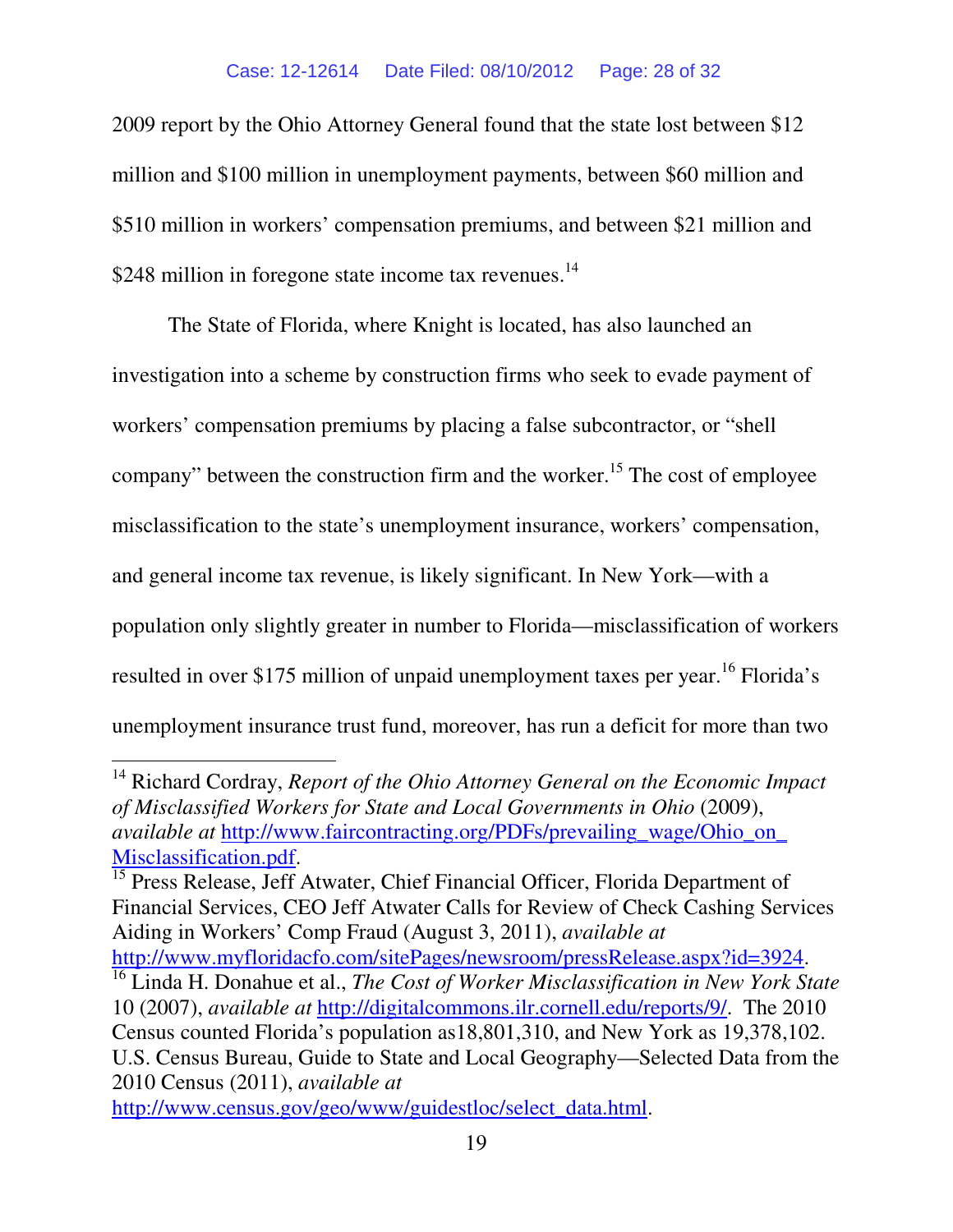years; the state has borrowed more than \$2 billion from the federal government to pay unemployment benefits.<sup>17</sup> In light of historic levels of unemployment, employer schemes to evade paying unemployment taxes in past years are an important contributor to this insolvency. Knight's misclassification of its workers as independent contractors hurt low-wage workers and law-abiding businesses. Permitting such schemes to continue permits the wage standards floor to drop, and costs the states billions of dollars in lost payroll and tax revenue.

# **CONCLUSION**

For the foregoing reasons, this Court should reverse the district court's grant of summary judgment, and remand for trial to allow the Knight workers to demonstrate their status as employees.

Dated: August 10, 2012

l

Respectfully submitted,

By: S/ Kristi Graunke Kristi Graunke, *one of the attorneys for amici* 

<sup>17</sup> Staff of Fla. Budget Subcomm. on Tranportation, Tourism, and Economic Development Appropriations, Bill Analysis and Fiscal Impact Statement, CS/CS SB 1416, at 7 (2012), *available at*  http://www.flsenate.gov/Session/Bill/2012/1416/Analyses/FsmVEe6618Vi05GYH l4uh8p/CQ8=|11/Public/Bills/1400-1499/1416/Analysis/2012s1416.bta.PDF.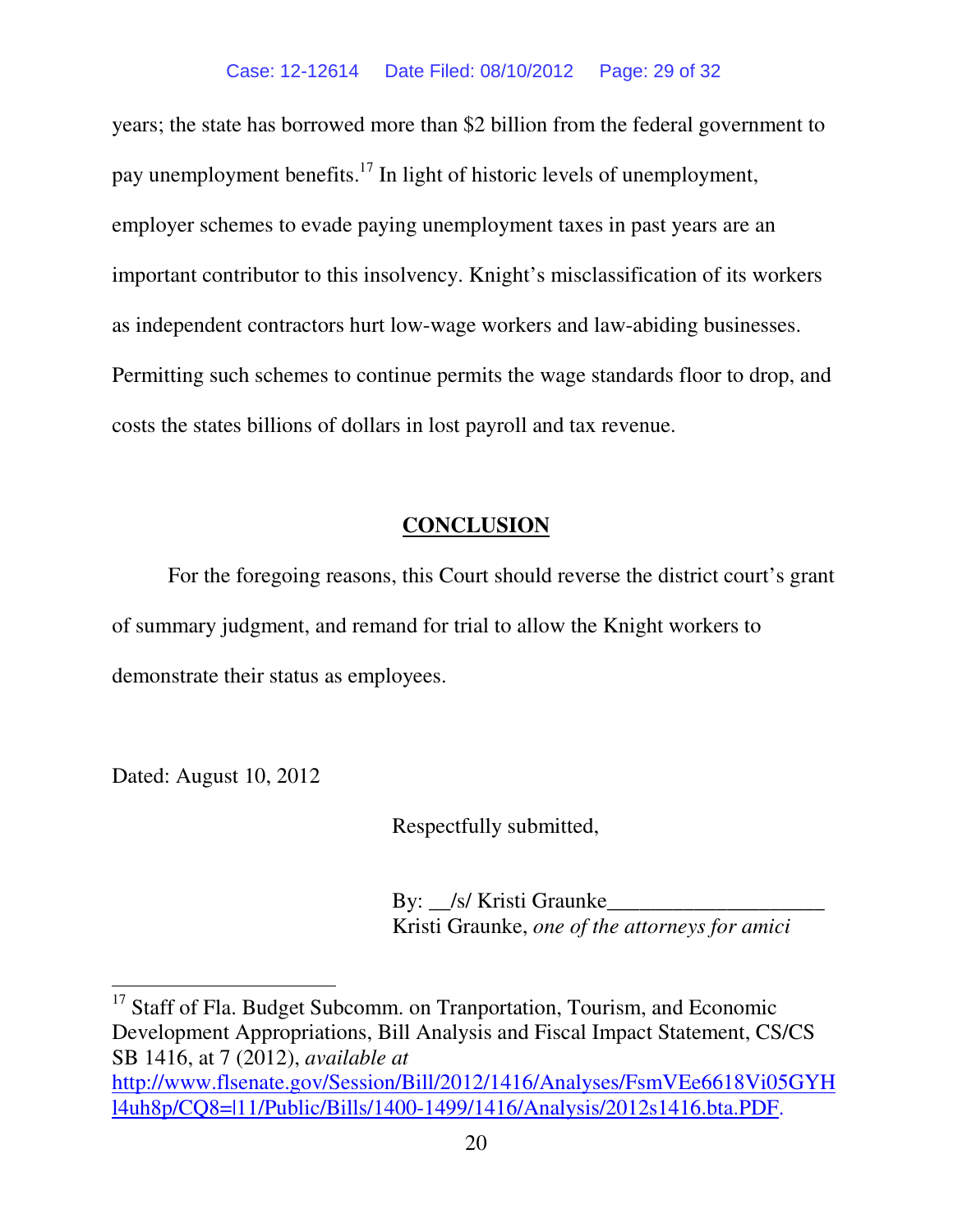Catherine K. Ruckelshaus National Employment Law Project 75 Maiden Lane, Suite 601 New York, NY 10038 (212) 285-3025 x 306

Eunice Hyunhye Cho National Employment Law Project 405 14th St. Suite 1400 Oakland, CA 94612 (510) 663-5707

Kristi Graunke Southern Poverty Law Center 233 Peachtree St. NE #2150 Atlanta, GA 30303-1504 (404) 521-6700

Attorneys for *Amici Curiae*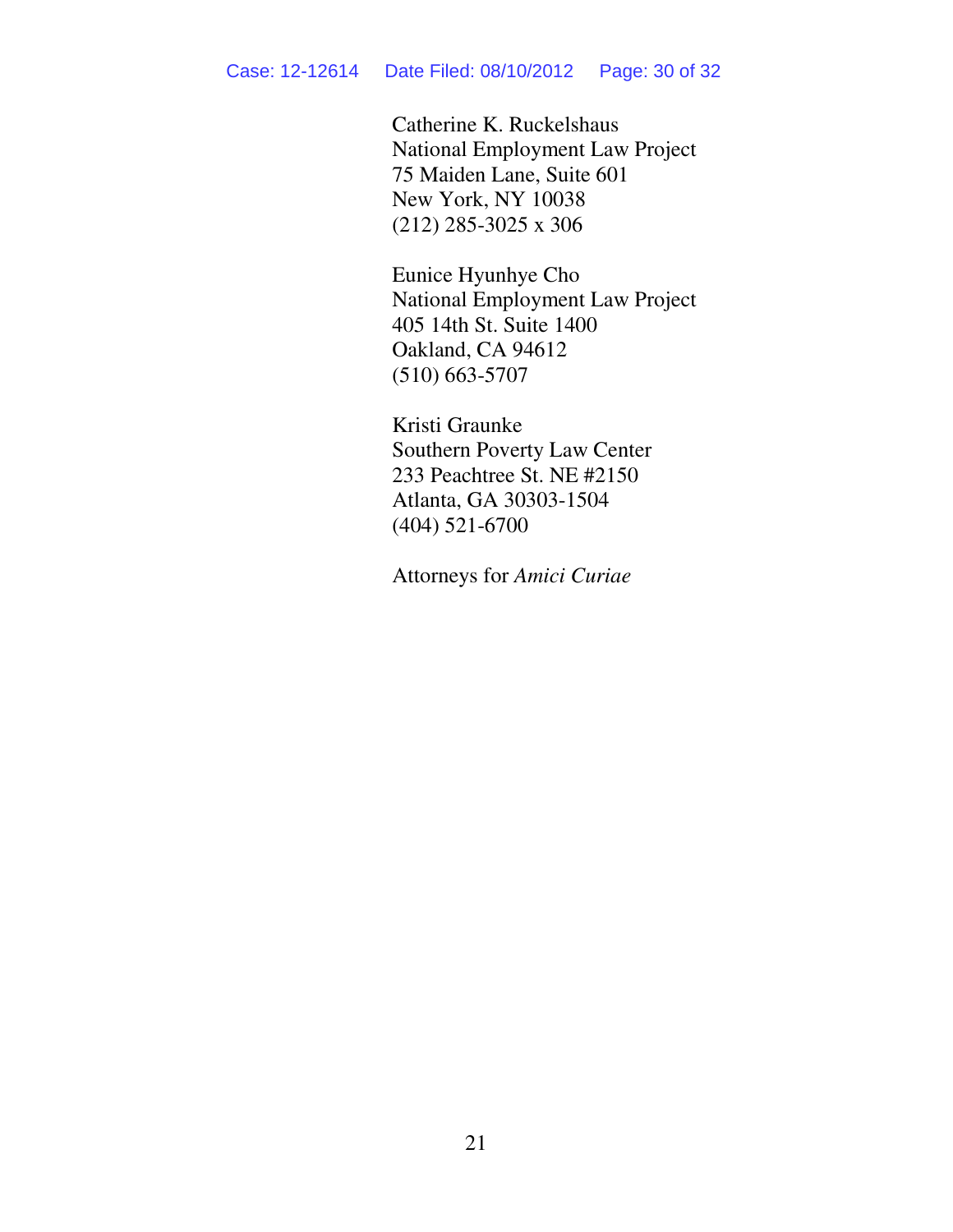### **CERTIFICATE OF COMPLIANCE**

Pursuant to Federal Rule of Appellate Procedure 32(a)(7)(B), I hereby certify that this brief contains 4,744 words, excluding the parts of the brief exempted by Rule  $32(a)(7)(B)(iii)$ , as established by the word count of the computer program used for preparation of this brief.

This brief complies with the typeface requirements of Federal Rule of Appellate Procedure 32(a)(5) and the type style requirements of Federal Rule of Appellate Procedure 32(a)(6). This brief has been prepared in a proportionally spaced typeface using Microsoft Word 2010 14-point size Times New Roman font.

Respectfully submitted,

By: S/ Kristi Graunke

Kristi Graunke Attorney for *Amici Curiae*  Southern Poverty Law Center 233 Peachtree St. NE #2150 Atlanta, GA 30303-1504 (404) 521-6700

Dated: August 10, 2012